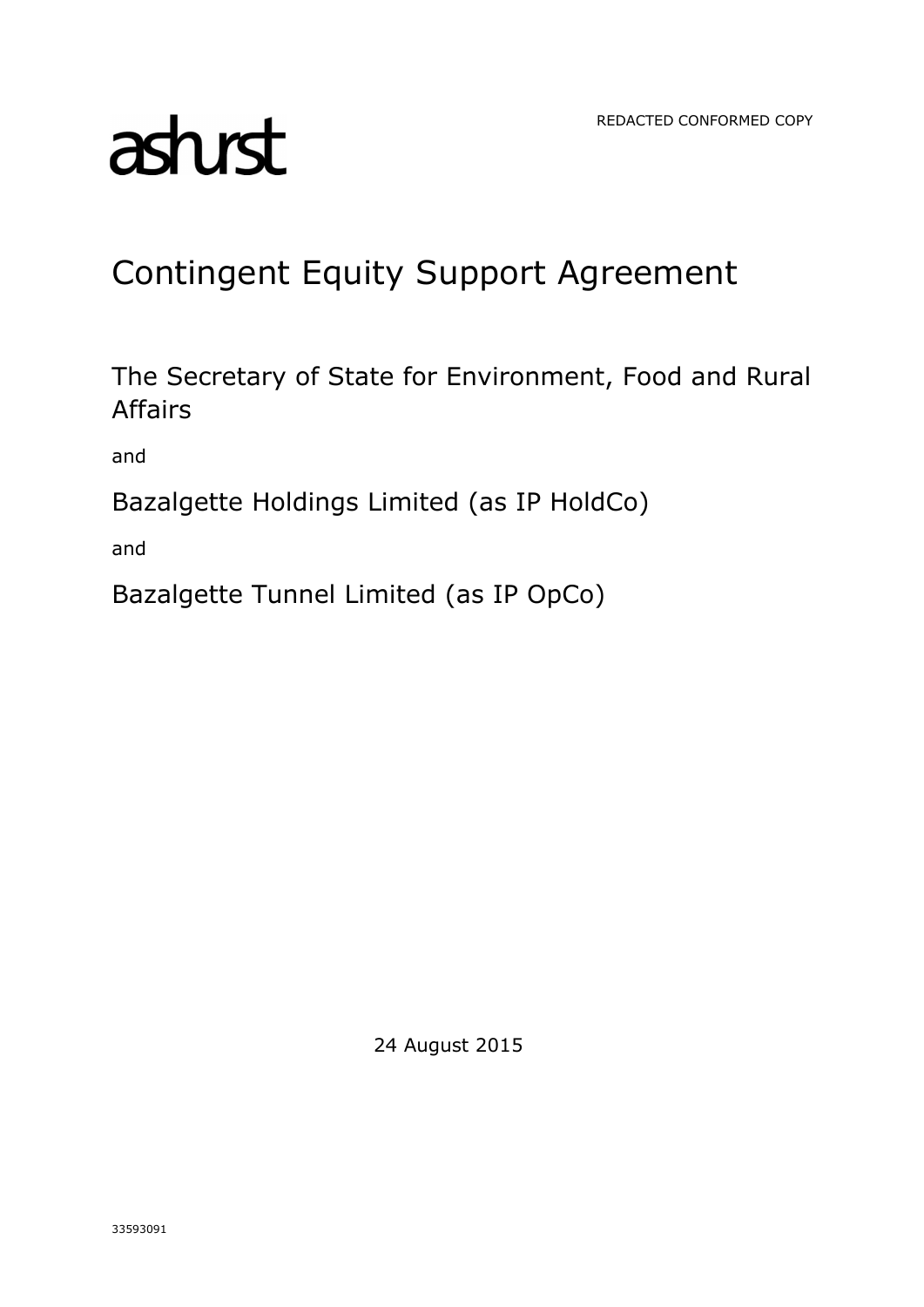# **CONTENTS**

# **CLAUSE**

# **PAGE**

| 1 <sub>1</sub> |  |  |  |  |
|----------------|--|--|--|--|
| 2.             |  |  |  |  |
| 3.             |  |  |  |  |
| 4.             |  |  |  |  |
| 5.             |  |  |  |  |
| 6.             |  |  |  |  |
| 7.             |  |  |  |  |
| 8.             |  |  |  |  |
| 9.             |  |  |  |  |
| 10.            |  |  |  |  |
| 11.            |  |  |  |  |
| 12.            |  |  |  |  |
| 13.            |  |  |  |  |
| 14.            |  |  |  |  |
| 15.            |  |  |  |  |
| 16.            |  |  |  |  |
| 17.            |  |  |  |  |
| 18.            |  |  |  |  |
| 19.            |  |  |  |  |
| 20.            |  |  |  |  |
| 21.            |  |  |  |  |
| 22.            |  |  |  |  |
| 23.            |  |  |  |  |
| 24.            |  |  |  |  |
| 25.            |  |  |  |  |
| 26.            |  |  |  |  |
|                |  |  |  |  |
|                |  |  |  |  |
|                |  |  |  |  |
|                |  |  |  |  |
|                |  |  |  |  |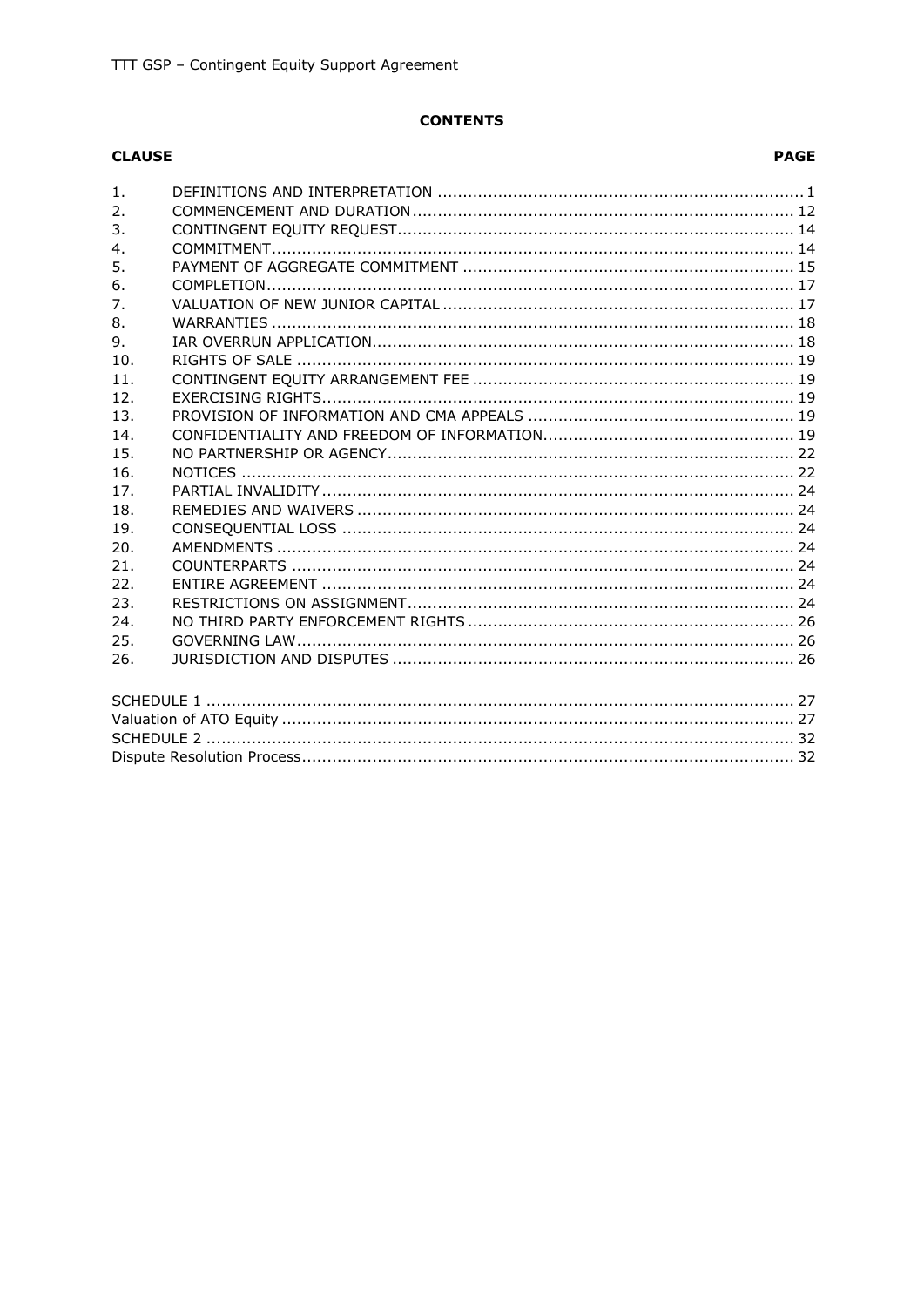#### **THIS AGREEMENT** is made as a deed on 24 August 2015

#### **BETWEEN:**

- (1) **THE SECRETARY OF STATE FOR ENVIRONMENT, FOOD AND RURAL AFFAIRS** whose office is at Nobel House, 17 Smith Square, London, SW1P 3JR (**"the Secretary of State"**);
- (2) **BAZALGETTE HOLDINGS LIMITED** a limited liability company incorporated in England and Wales with registration number 9553510 and whose registered address is at The Point, 37 North Wharf Road, Paddington, London, W2 1AF (**"IP HoldCo"**); and
- (3) **BAZALGETTE TUNNEL LIMITED** a limited liability company incorporated in England and Wales with registration number 9553573 and whose registered address is at The Point, 37 North Wharf Road, Paddington, London, W2 1AF (**"IP OpCo"**),

each a **"Party"** and together the **"Parties"**.

#### **RECITALS:**

- (A) The Secretary of State has specified the Project pursuant to Regulation 4(1) of the SIP Regulations.
- (B) Following a tender process undertaken by Thames Water in accordance with the SIP Regulations, IP OpCo has been established to undertake the Project in accordance with the Project Documents.
- (C) The Regulator has designated IP OpCo as an "infrastructure provider" in relation to the Project pursuant to Regulation 8(1) of the SIP Regulations.
- (D) The Secretary of State has agreed to provide contingent financial support to IP OpCo for the Project.
- (E) The Secretary of State has entered into this contingent equity support agreement (this **"Agreement"**) in order to provide certain undertakings to IP HoldCo in relation to the provision of equity financing to IP HoldCo.

#### **THE PARTIES AGREE AS FOLLOWS:**

#### 1. **DEFINITIONS AND INTERPRETATION**

#### 1.1 **Definitions**

In this Agreement the following expressions shall have the following meanings:

**"AAPS Cap"** means the cap on Additional Allowable Project Spend allowed by the Regulator under the relevant IAR Overrun Application;

**"Actual Cumulative Project Spend"** has the meaning given to it in the Project Licence;

**"Additional Allowable Project Spend"** has the meaning given to it in the Project Licence;

**"Aggregate Commitment"** has the meaning given to it in clause 4.1(b);

**"Agreement for Lease"** means the agreement for lease entered into between IP OpCo and Thames Water dated on or about the date of this Agreement;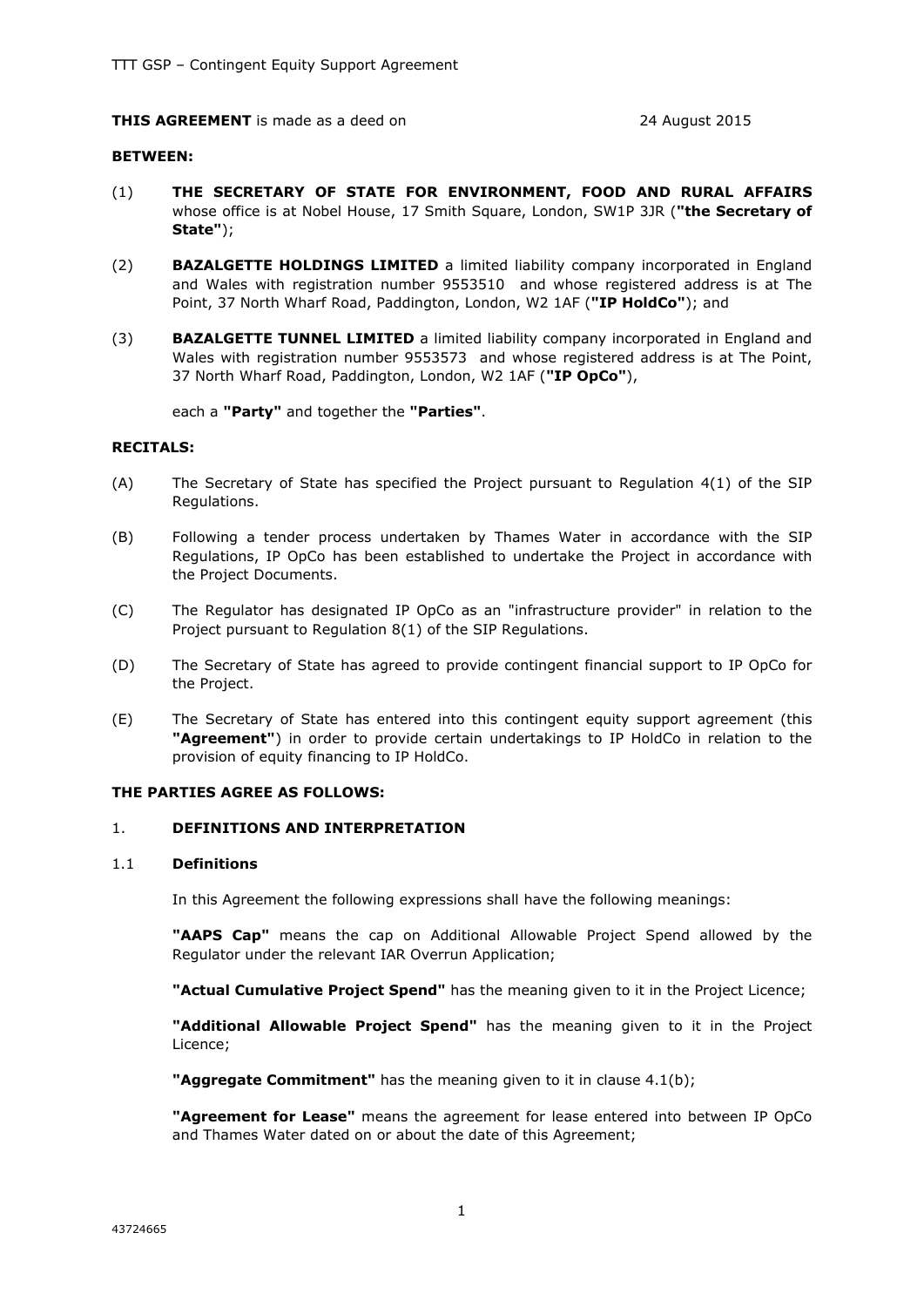**"Alliance Agreement"** means the agreement of that name entered into between IP OpCo and Thames Water dated on or about the date of this Agreement;

**"Allowable Project Spend"** has the meaning given to it in the Project Licence;

**"Allocation Ratio"** means, as between STO Equity and ATO Equity, the ratio of A:B, where:

- A  $=$  (the STO RCV x STO WACC) less (the STO Net Debt x the weighted average non-default rate of interest on the STO Net Debt), each as updated at the end of the preceding Charging Year; and
- $B =$  (the ATO RCV x ATO WACC) less (the ATO Net Debt x the weighted average non-default rate of interest on the ATO Net Debt), each as updated at the end of the preceding Charging Year;

**"Asset Protection Agreements"** means the asset protection agreements between IP OpCo and the parties holding assets affected by the IP Works;

**"ATO Equity"** has the meaning given to it in schedule 1 (*Valuation of ATO Equity*);

**"ATO Incentives"** means the adjustments to the RCV as a result of a determination by the Regulator following an IAR Overrun Application pursuant to para 11.3.1, Part A, Appendix 1 of the Project Licence (*Increasing the Allowable Project Spend above the Threshold Outturn) (Ex-Ante Approach*);

#### **"ATO Net Debt"** means:

- (a) at the Threshold Outturn Date, any debt drawn down by, or available and committed to, IP OpCo (excluding any shareholder debt) to finance Additional Allowable Project Spend or Disallowed Expenditure;
- (b) at the end of each Charging Year, the amount referenced in (a) above as adjusted to account for any change (including indexation) in the debt drawn down by, or available and committed to, IP OpCo (excluding any shareholder debt) to finance Additional Allowable Project Spend or Disallowed Expenditure and any Cash Surpluses allocated to ATO Equity pursuant to paragraph 6.1 and/or any use of Cash Surpluses in repayment of debt (excluding shareholder loans) allocated to ATO Equity pursuant to paragraph 6.1; and
- (c) at PCR, the amount referenced in (b) above as adjusted to account for any change (including indexation) in the debt drawn down by IP OpCo (excluding any shareholder debt) to finance Additional Allowable Project Spend or Disallowed Expenditure and any change in the Cash Surpluses allocated to ATO Equity pursuant to paragraph 6.1 and/or any use of Cash Surpluses in repayment of debt (excluding shareholder loans) allocated to ATO Equity pursuant to paragraph 6.1;

**"ATO RCV"** means the portion of the RCV in respect of the Additional Allowable Project Spend allowed by the Regulator under the relevant IAR Overrun Application;

#### **"ATO RCV Value"** means:

- (a) at the Threshold Outturn Date for the purposes of paragraph 2 of schedule 1, the AAPS Cap stated in current prices at the Threshold Outturn Date;
- (b) at the end of each Charging Year for the purposes of paragraph 3 of schedule  $1$ , the amount of the ATO RCV which is forecast by IP OpCo and approved by the Secretary of State (acting reasonably) to have accrued as at PCR (taking account of the cap on Additional Allowable Project Spend allowed by the Regulator under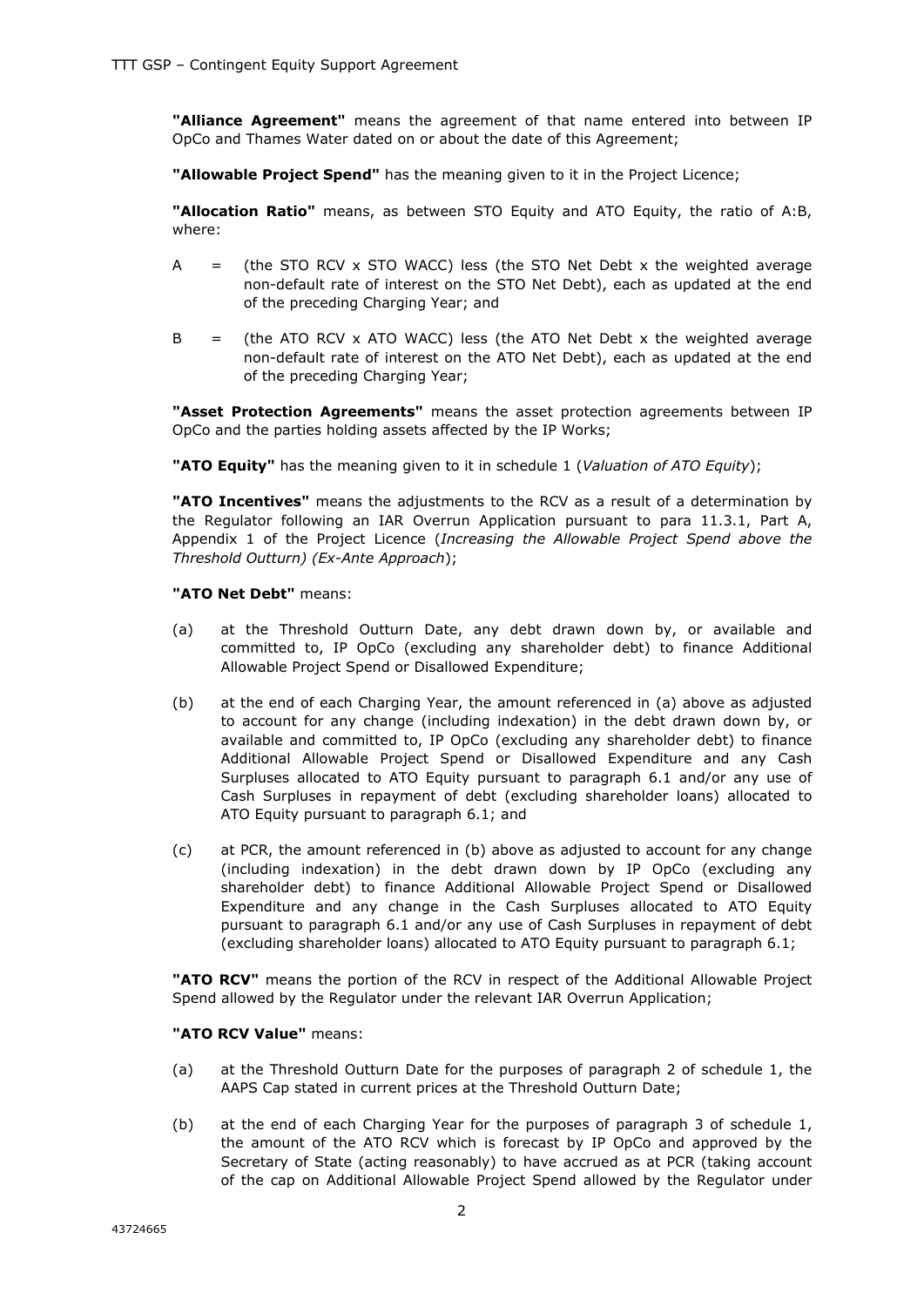the relevant IAR Overrun Application), stated in current prices at the end of the relevant Charging Year; and

- (c) at PCR for the purposes of paragraph 4 of schedule 1, the ATO RCV as updated to account for:
	- (i) applicable growth through indexation applied by the Regulator as at PCR to the relevant portion of the RCV; and
	- (ii) the application of the ATO Incentives and Disallowed Expenditure in accordance with the sharing mechanism set out in paragraph 5 of schedule 1;

**"ATO WACC"** means the weighted average cost of capital determined by the Regulator in accordance with paragraph 11.3 of Part A of Appendix 1 to the Project Licence under the relevant IAR Overrun Application;

**"Business Day"** means any day (other than a Saturday or Sunday) on which banks in London are open for business;

**"Capital Expenditure"** means capital expenditure in relation to the Project (other than Excluded Project Spend) stated in 2014/15 prices by way of deflation based on the Applicable Change in Cost Indices (as defined in the Project Licence);

**"Cash Surpluses"** means the cash available at the bottom of IP OpCo's payment cascade, after payment of all other costs and expenditure higher than payment of Distributions (as defined in the Shareholders Direct Agreement) in such payment cascade, which has not been reinvested and has not been used in repayment of debt (excluding any shareholder loans);

**"Charging Year"** has the meaning given to it in the Project Licence;

**"CMA Appeal"** has the meaning given to it in clause 13.1(a);

**"Codes"** has the meaning given to it in clause 14.14;

**"Commercially Sensitive Information"** has the meaning given to it in the Shareholders Direct Agreement;

**"Commitment Notice"** has the meaning given to it in clause 4.1(b);

**"company"** includes any body corporate, wherever incorporated;

**"Competition and Markets Authority"** means the Competition and Markets Authority of the United Kingdom;

**"Completion"** means, in respect of each Contingent Equity Contribution Date, the contribution by the Secretary of State of the relevant Contingent Equity Instalment identified in the relevant Commitment Notice as being payable on such Contingent Equity Contribution Date, in each case in accordance with clause 6 (*Completion*);

**"Conditions"** means, in respect of each Contingent Equity Instalment:

(a) the investment of all financing (whether senior debt or equity) in respect of all Capital Expenditure up to the Threshold Outturn or where there has been more than one IAR Overrun Application, the aggregate of the Threshold Outturn and the relevant AAPS Cap(s);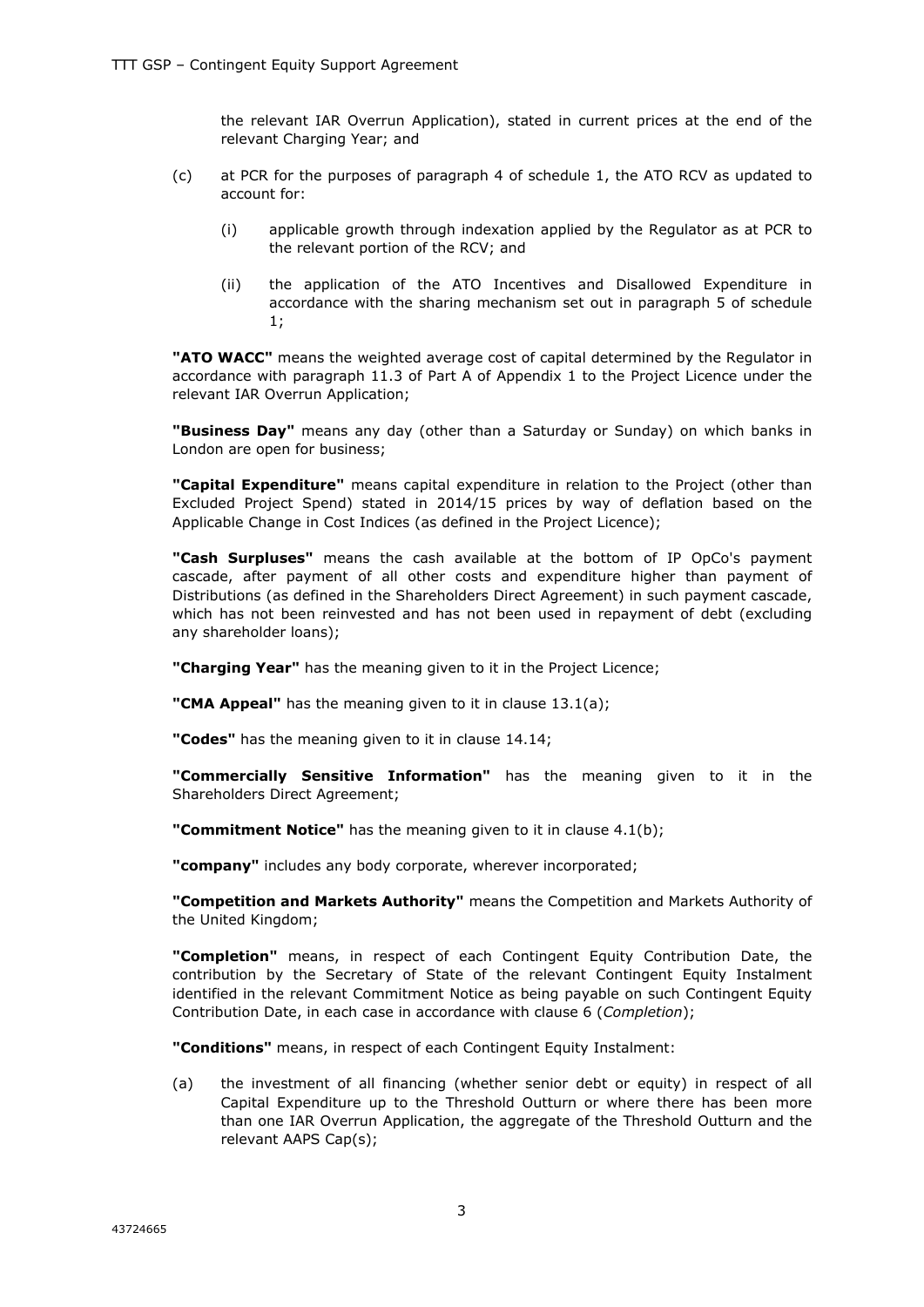- (b) the completion of all ordinary and special resolutions of IP EquityCo, IP JVCo and IP HoldCo, to the extent necessary, in order to increase the authorised share capital of IP EquityCo, IP JVCo and IP HoldCo and/or authorise the issue of shareholder debt instruments to the Secretary of State or another HMG Entity nominated by the Secretary of State (as applicable) in relation to the relevant Contingent Equity Instalment and the taking of all other corporate actions necessary to authorise and give effect to the issuance of the relevant Junior Capital to the Secretary of State or another HMG Entity nominated by the Secretary of State (as applicable) in relation to the relevant Contingent Equity Instalment;
- (c) the Secretary of State has acceded to the Shareholders Agreement (except in circumstances where a failure to satisfy this Condition is caused by a breach of the Secretary of State's obligations under clause 6.1 of the Shareholders Direct Agreement);
- (d) no Failure Event has occurred that has not been Remedied or reduced to a Remedy Event at the time of the relevant Contingent Equity Contribution Date;
- (e) agreement has been reached between the Secretary of State and IP HoldCo on the price to be paid for the Junior Capital to be issued in respect of the Contingent Equity Amount and any other ATO Equity in accordance with clause 7 (*Valuation of new Junior Capital*);
- (f) the equity share capital of IP EquityCo is all a single class of shares; and
- (g) the Secretary of State having received a steps paper or opinion from a tax and accounting adviser in a form and substance acceptable to the Secretary of State in relation to the issuance of Junior Capital contemplated by this Agreement, which certifies that the relevant steps required to issue the relevant Junior Capital to the Secretary of State (including any reorganisation or restructuring) detailed in the paper or opinion have been completed in accordance with the steps paper or opinion;

**"Confidential Information"** means all data and information either indicated or marked as such or being of a nature which it would be reasonable to assume is of a confidential quality, regardless of form or characteristic, and shall include drawings, files, tapes, specifications or related performance or design type documents, or commercial or price information or data of any kind, whether or not patentable, disclosed orally (if confirmed in writing by the originating party within thirty (30) Business Days of disclosure as being confidential), in writing or howsoever by one party to another party or parties in connection with the Project or otherwise being acquired by or coming into the knowledge of such party or parties;

#### **"Consequential Loss"** means:

- (a) any indirect or consequential loss;
- (b) any cost of interest or other financing charges; and
- (c) any loss of production, loss of profit, loss of revenue, loss of contract or liability under other agreements,

in each case whether or not the Party knew, or ought to have known, that such loss would be likely to be suffered, but not including costs, losses or liabilities due to third party losses and/or damages (including for injury or death);

**"Contingent Equity Amount"** means an amount equal to the Additional Allowable Project Spend approved by the Regulator in accordance with paragraph A11 of Appendix 1 of the Project Licence, together with any Disallowed Expenditure;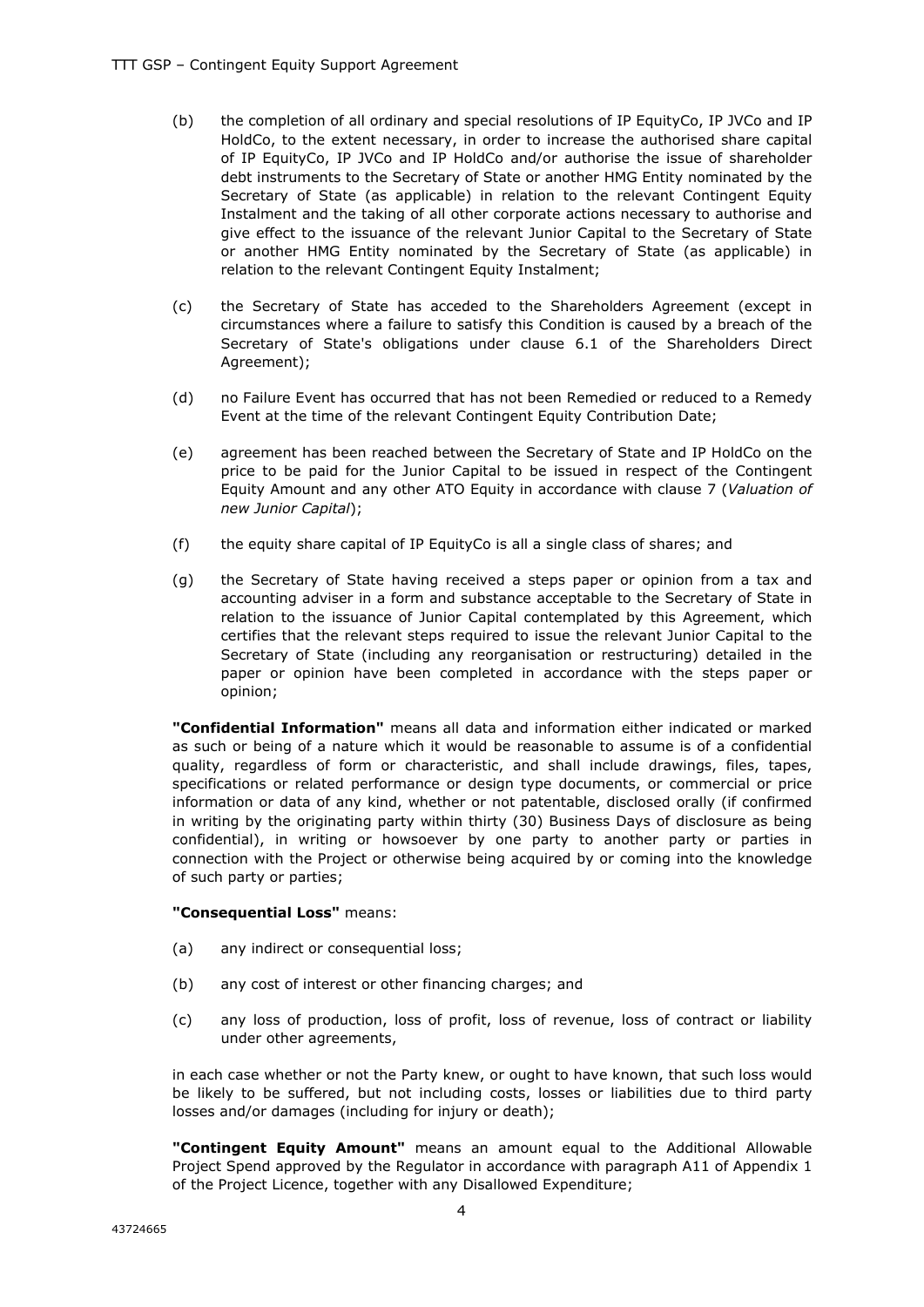**"Contingent Equity Commitment Period"** means the period from and including the date of any Contingent Equity Commitment Request to and including the earlier of:

- (a) 1 April following the Post Construction Review;
- (b) the date on which the Secretary of State ceases to be a holder of Junior Capital invested pursuant to any Contingent Equity Commitment Request; and
- (c) the date (if any) of withdrawal by IP HoldCo of such Contingent Equity Commitment Request pursuant to clause 5.5, provided that at such time there are no other Contingent Equity Commitment Requests outstanding (and not withdrawn) and the Secretary of State is not the holder of Junior Capital;

**"Contingent Equity Commitment Request"** has the meaning given to it in clause 3;

**"Contingent Equity Contribution Date"** has the meaning given to it in clause 5.1;

**"Contingent Equity Instalment"** has the meaning given to it in clause 5.1;

"**DCO Powers Transfer**" has the meaning given to it in the Interface Agreement;

**"Deed of Adherence"** has the meaning given to it in the Shareholders Direct Agreement;

**"Disallowed Expenditure"** means any capital expenditure (other than Excluded Project Spend) identified in any IAR Overrun Application which has not been included in the AAPS Cap determined by the Regulator in accordance with the Project Licence (and in the event of an appeal to the Competition and Markets Authority, subject to the outcome of that appeal) and which is in accordance with the Approved Project Completion Plan (as defined in the Shareholders Direct Agreement);

**"Discontinuation Agreement"** means the discontinuation agreement between the Secretary of State, IP OpCo, IP HoldCo and the Security Trustee (as defined therein) acting in its capacity as the security trustee dated on or about the date of this Agreement;

**"Discontinuation Date"** has the meaning given to it in the Discontinuation Agreement;

**"Discontinuation Notice"** has the meaning given to it in the Discontinuation Agreement;

**"Discontinue"** has the meaning given to in the Discontinuation Agreement;

**"Dispute"** has the meaning given to it in clause 26.1;

**"Dispute Resolution Process"** means the process set out in schedule 2 (*Dispute Resolution Process*);

**"Environmental Information Regulations"** means the Environmental Information Regulations 2004 together with any guidance and/or codes of practice issued by the Information Commissioner or relevant Government department in relation to such regulations;

**"Equity Compensation"** has the meaning given to it in the Discontinuation Agreement;

**"Excluded Project Spend"** has the meaning given to it in the Project Licence;

**"Expiry Date"** means the earlier of: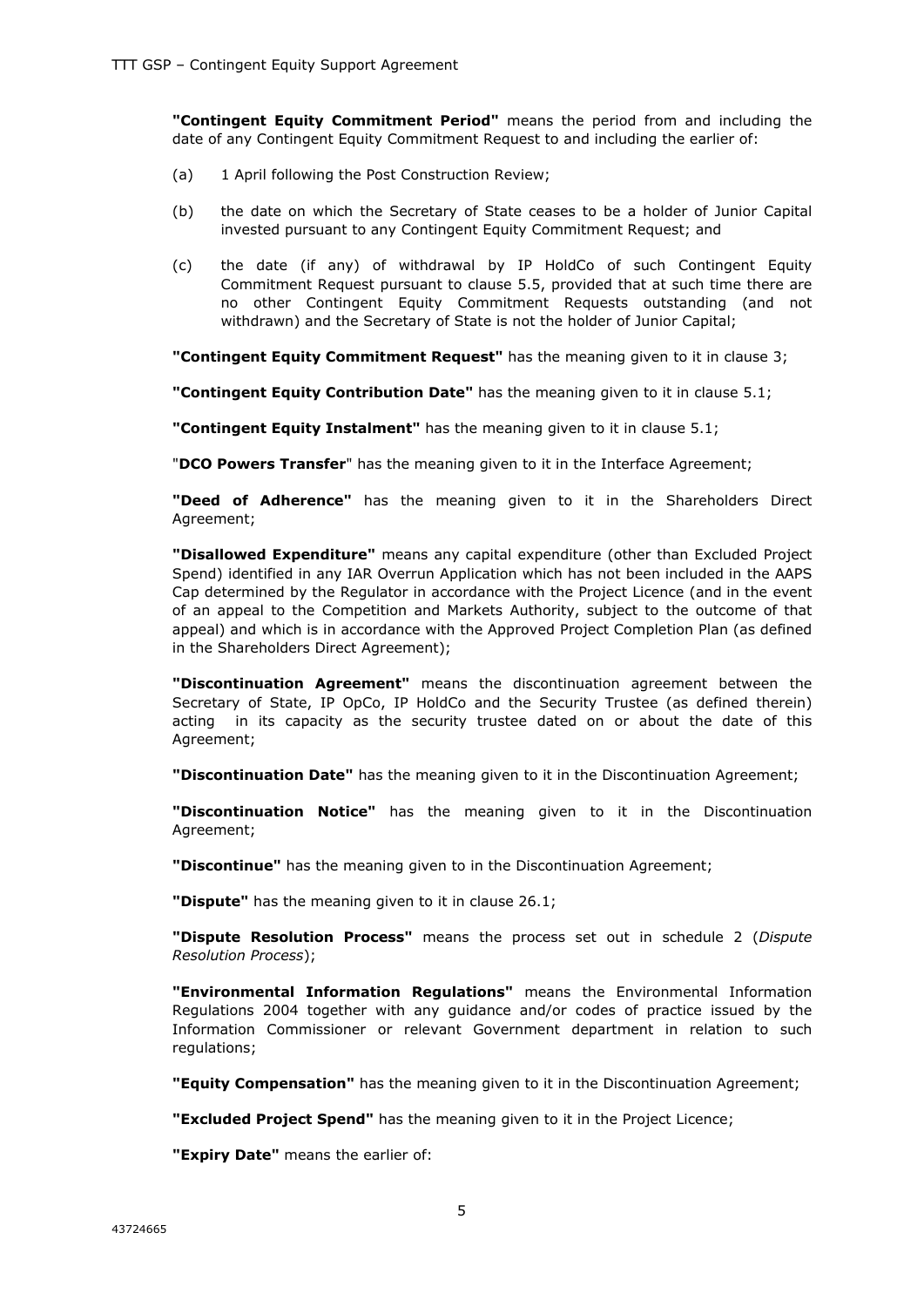- (a) the System Acceptance Date;
- (b) the Discontinuation Date; and
- (c) the Transfer Termination Date;

**"Failure Event"** has the meaning given to it in the Discontinuation Agreement;

**"Fees Regulations"** means The Freedom of Information and Data Protection (Appropriate Limit and Fees) Regulations 2004;

**"Final Demand (Election)"** means the notice to be issued by IP HoldCo to the Secretary of State under clause 4.4(b);

**"Final Demand (Payment)"** means the notice to be issued by IP HoldCo to the Secretary of State under clause 5.6(b);

**"FOIA"** means the Freedom of Information Act 2000 and any subordinate legislation (as defined in Section 84 of the Freedom of Information Act 2000) made under the Freedom of Information Act 2000 from time to time together with any guidance and/or codes of practice issued by the Information Commissioner or relevant Government department in relation to such Act;

**"Good Faith"** means to act:

- (a) honestly;
- (b) reasonably, having regard to the terms of the Government Support Package;
- (c) not arbitrarily or capriciously;
- (d) without intention to cause harm; and
- (e) with respect for the intention of the Parties' bargain as a matter of substance, and not only form;

**"Government Support Package"** or **"GSP"** means the:

- (a) Supplemental Compensation Agreement;
- (b) Market Disruption Facility Agreement;
- (c) this Agreement;
- (d) Discontinuation Agreement;
- (e) Special Administration Offer Agreement;
- (f) Shareholders Direct Agreement; and
- (g) Security Documents;

**"GSP Utilisation Condition Precedent"** means evidence of payment of the fees payable by IP OpCo to the Secretary of State on Licence Award pursuant to clause 11 of this Agreement, clauses 16.1(a), 16.1(b)(i) and 16.1(b)(ii) of the Supplemental Compensation Agreement and clause 12.3 of the Market Disruption Facility Agreement has been received by the Secretary of State from IP OpCo;

**"HMG Entity"** means an entity which is classified, as at the relevant time, as being a public sector body or institution by the National Accounts Classification Committee;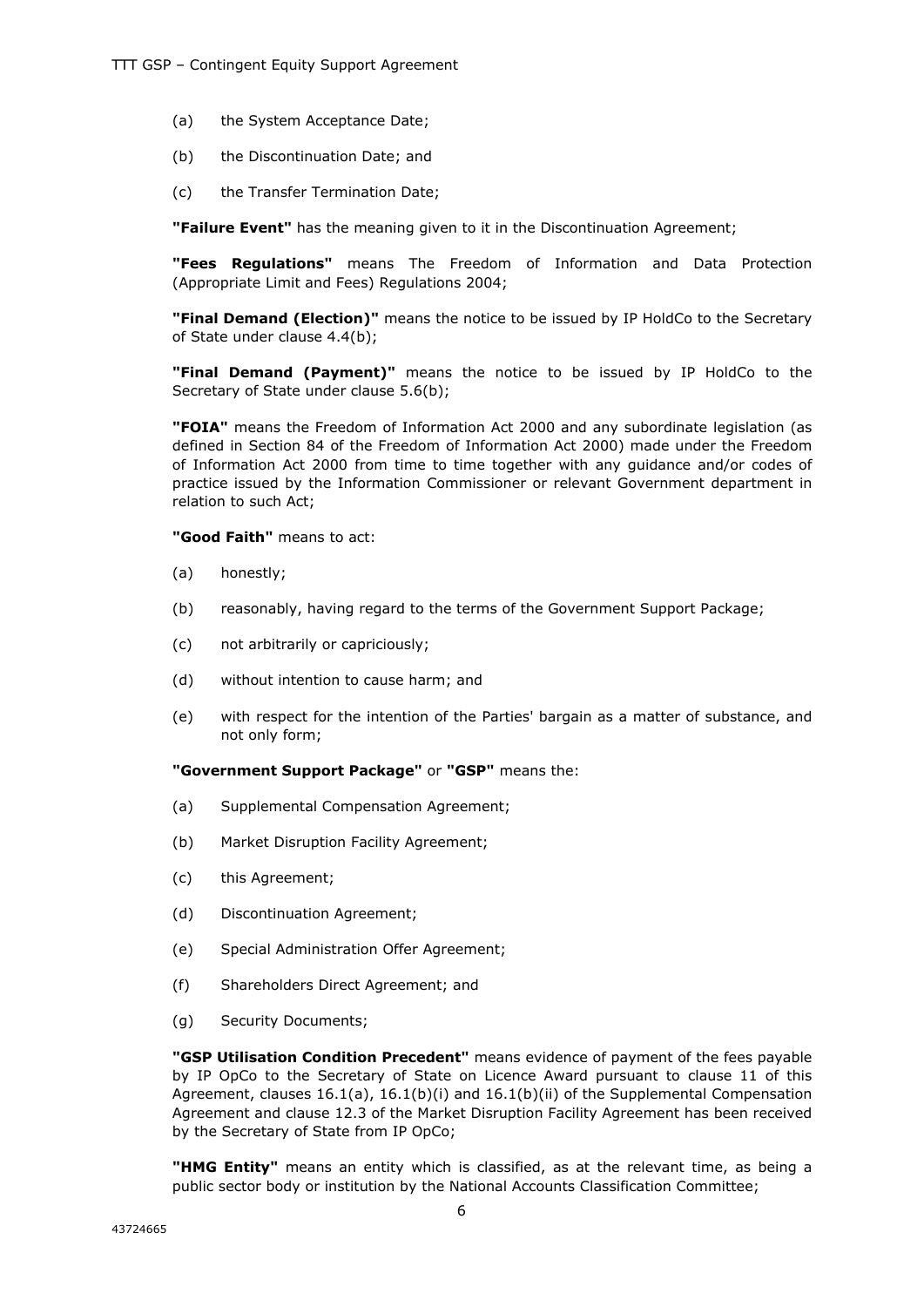**"IAR Overrun Application"** has the meaning given to it in the Project Licence;

**"Independent Technical Assessor"** means the company appointed under the ITA Deed;

**"Information"** has the meaning given to it in clause 14.6;

**"Interface Agreement"** means the agreement of that name entered into between IP OpCo and Thames Water dated on or about the date of this Agreement;

**"IP EquityCo"** means Bazalgette Equity Limited, a limited liability company incorporated in England and Wales with registration number 9553394;

**"IP JVCo"** means Bazalgette Ventures Limited, a limited liability company incorporated in England and Wales with registration number 9553461;

**"IP Owned Structures"** has the meaning given to it in the Project Licence;

**"IP Works"** means the design, construction and commissioning of the Project (including all necessary permanent and temporary works) and any other work carried out by IP OpCo in accordance with the Project Specification Notice and the Project Documents, excluding the TWUL Works;

**"ITA Deed"** means the deed of appointment entered into between the Secretary of State, the Regulator, Thames Water, IP OpCo and the Independent Technical Assessor on or about the date of this Agreement;

**"Junior Capital"** means all equity instruments issued by IP EquityCo and all debt instruments issued by IP JVCo in favour of any shareholder, including STO Equity and ATO Equity;

**"Liaison Agreement"** means the agreement of that name entered into between the Secretary of State, IP OpCo and Thames Water on or about the date of this Agreement;

**"Licence Award"** means the date of this Agreement;

**"Main Works Contracts"** means each of the east main works contract, the west main works contract and the central main works contract between IP OpCo and each of the main works contractors in relation to each section of the main works;

**"Market Disruption Facility Agreement"** means the market disruption facility agreement entered into between the Secretary of State and IP OpCo dated on or about the date of this Agreement;

**"Minister of the Crown"** has the meaning given to it in the Ministers of the Crown Act 1975;

**"Modified WIA"** means any provision of the Water Industry Act as applied by the SIP Regulations with modifications (if any) or any of the provisions having effect as if inserted into the Water Industry Act by the SIP Regulations, in either case for the purposes of the regulation of the Project as a specified infrastructure project;

**"Non HMG Entity"** means any person other than an entity which is classified, as at the relevant time, as being a public sector body or institution by the National Accounts Classification Committee;

**"Operation and Maintenance Agreement"** means the agreement of that name entered into between IP OpCo and Thames Water dated on or about the date of this Agreement;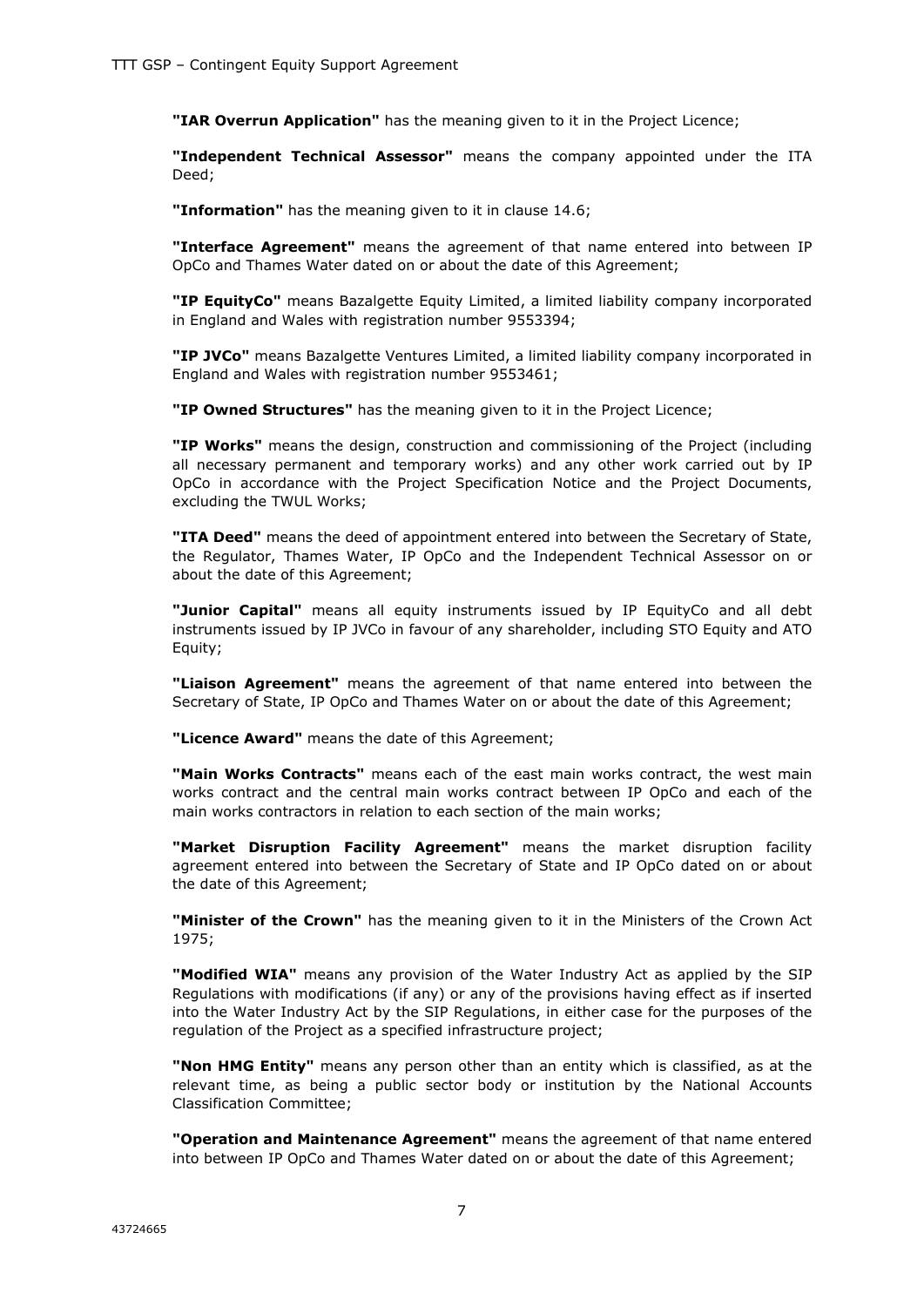**"Post Construction Review"** or **"PCR"** has the meaning given to it in the Project Licence;

**"Predicted Overrun"** has the meaning given to it in the Project Licence;

**"Preparatory Work Notice"** means the notice issued by the Secretary of State pursuant to Regulation 5(3) of the SIP Regulations dated 4 June 2014 (as varied from time to time in accordance with Regulation 5(7)) permitting or requiring Thames Water to undertake such preparatory work in relation to the Project as set out in that notice;

**"Private Sector Shareholder"** has the meaning given to it in the Shareholders Direct Agreement;

**"Project"** means the project specified in the Project Specification Notice;

**"Project Documents"** means the:

- (a) Liaison Agreement;
- (b) Interface Agreement;
- (c) Alliance Agreement;
- (d) ITA Deed;
- (e) Operation and Maintenance Agreement;
- (f) Project Management Contract;
- (g) System Integrator Contract;
- (h) Main Works Contracts;
- (i) Revenue Agreement; and
- (j) Property Documents;

**"Project Licence"** means the licence granted to IP OpCo by the Regulator in relation to the Project pursuant to Section 17FA of the Modified WIA;

**"Project Management Contract"** means the agreement of that name between the project manager and IP OpCo entered into on or about the date of this Agreement or as replaced from time to time;

**"Project Specification Notice"** means the notice issued by the Secretary of State in accordance with Regulation 4(1) of the SIP Regulations dated 4 June 2014 (as varied from time to time in accordance with Regulation 4(7) of the SIP Regulations) specifying the Project as a specified infrastructure project;

#### **"Property Documents"** means the:

- (a) Agreement for Lease;
- (b) lease to be entered into between Thames Water and IP OpCo in accordance with the Agreement for Lease;
- (c) Asset Protection Agreements;
- (d) DCO Powers Transfer; and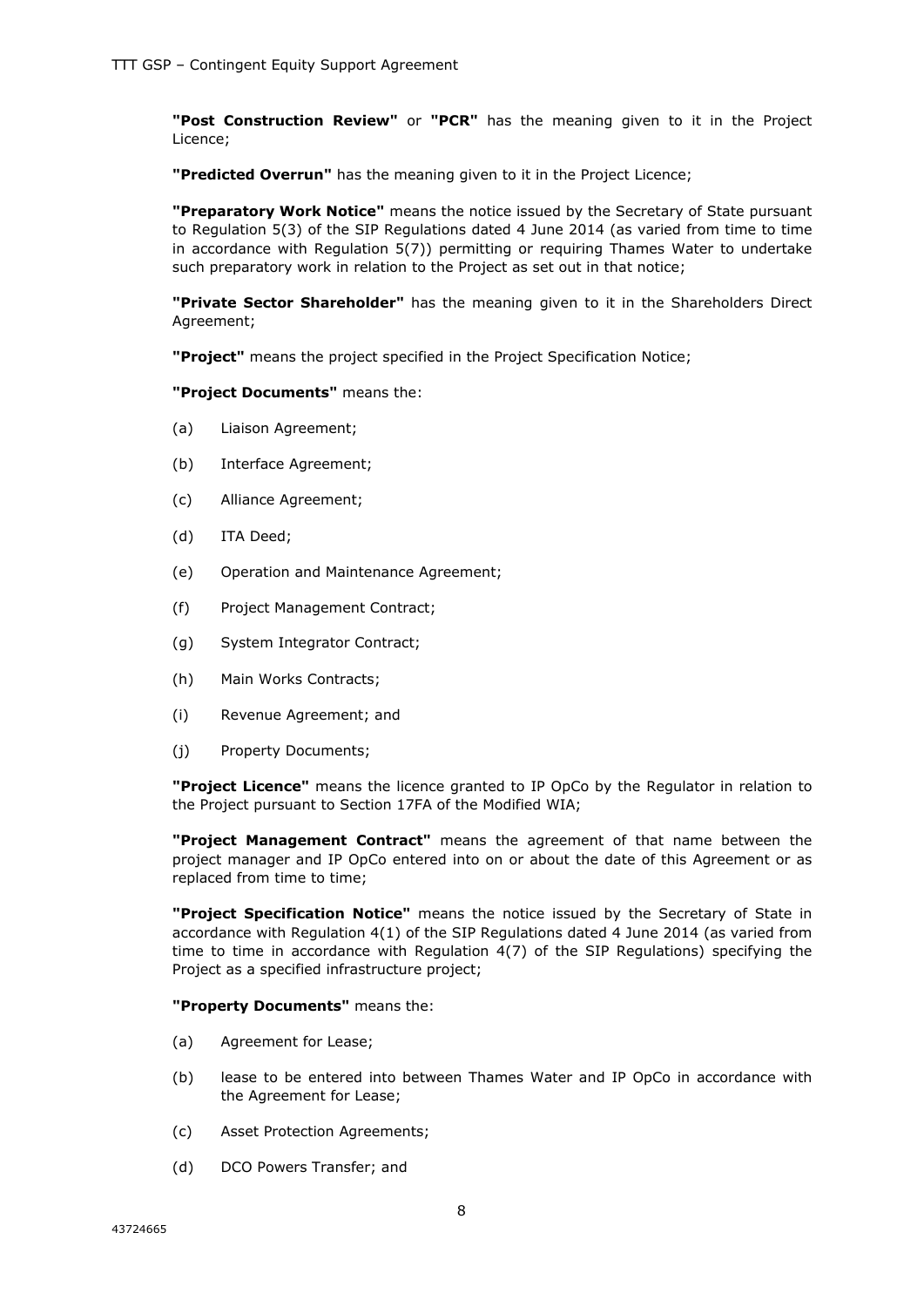(e) S. 106 Agreements;

**"RCV"** means the regulatory capital value of IP OpCo as determined by the Regulator under the Project Licence in current price terms;

**"Regulator"** means the Water Services Regulation Authority;

**"Relevant Expenditure Forecast"** means, in respect of any Commitment Notice, the then current Expenditure Forecast (as defined in the Liaison Agreement) as provided by IP OpCo to the Liaison Committee (as defined in the Liaison Agreement) pursuant to clause 5.2.2(i) (*Reporting*) of the Liaison Agreement;

**"Remedied"** has the meaning given to it in the Discontinuation Agreement;

**"Remedy Event"** has the meaning given to it in the Discontinuation Agreement;

**"Reminder Notice (Election)"** has the meaning given to it in clause 4.4(a);

**"Reminder Notice (Payment)"** has the meaning given to it in clause 5.6(a);

**"Request for Information"** has the meaning given to it in clause 14.6;

**"Revenue Agreement"** means the agreement of that name entered into between IP OpCo and Thames Water dated on or about the date of this Agreement;

**"RfI Recipient"** has the meaning given to it in clause 14.8;

**"S. 106 Agreements"** means the agreements listed in part 3 of schedule 7 (*Necessary Consents*) of the Interface Agreement;

**"Secretary of State Replacement"** has the meaning given to it in clause 23.5;

**"Secured Creditor"** has the meaning given to it in the Discontinuation Agreement;

**"Security Documents"** means the Security Trust and Intercreditor Deed and each document that secures amounts due under the GSP;

**"Senior Financing Agreements"** has the meaning given to it in the Discontinuation Agreement;

**"Shareholders Agreement"** has the meaning given to it in the Shareholders Direct Agreement;

**"Shareholders Direct Agreement"** means the direct agreement entered into between the Secretary of State, IP OpCo, IP HoldCo, IP JVCo, IP EquityCo and the Private Sector Shareholder(s) dated on or about the date of this Agreement;

**"SIP Regulations"** means the Water Industry (Specified Infrastructure Projects) (English Undertakers) Regulations 2013 (SI 2013/1582) as amended from time to time;

**"Special Administration Offer Agreement"** means the special administration offer agreement entered into between the Secretary of State and IP OpCo dated on or about the date of this Agreement;

**"STO Equity"** has the meaning given to it in schedule 1 (*Valuation of ATO Equity*);

**"STO Incentives"** means the adjustments to the RCV to be made in accordance with (a) para 4, Part B, Appendix 1 of the Project Licence (*Adjustments to RCV at the Post*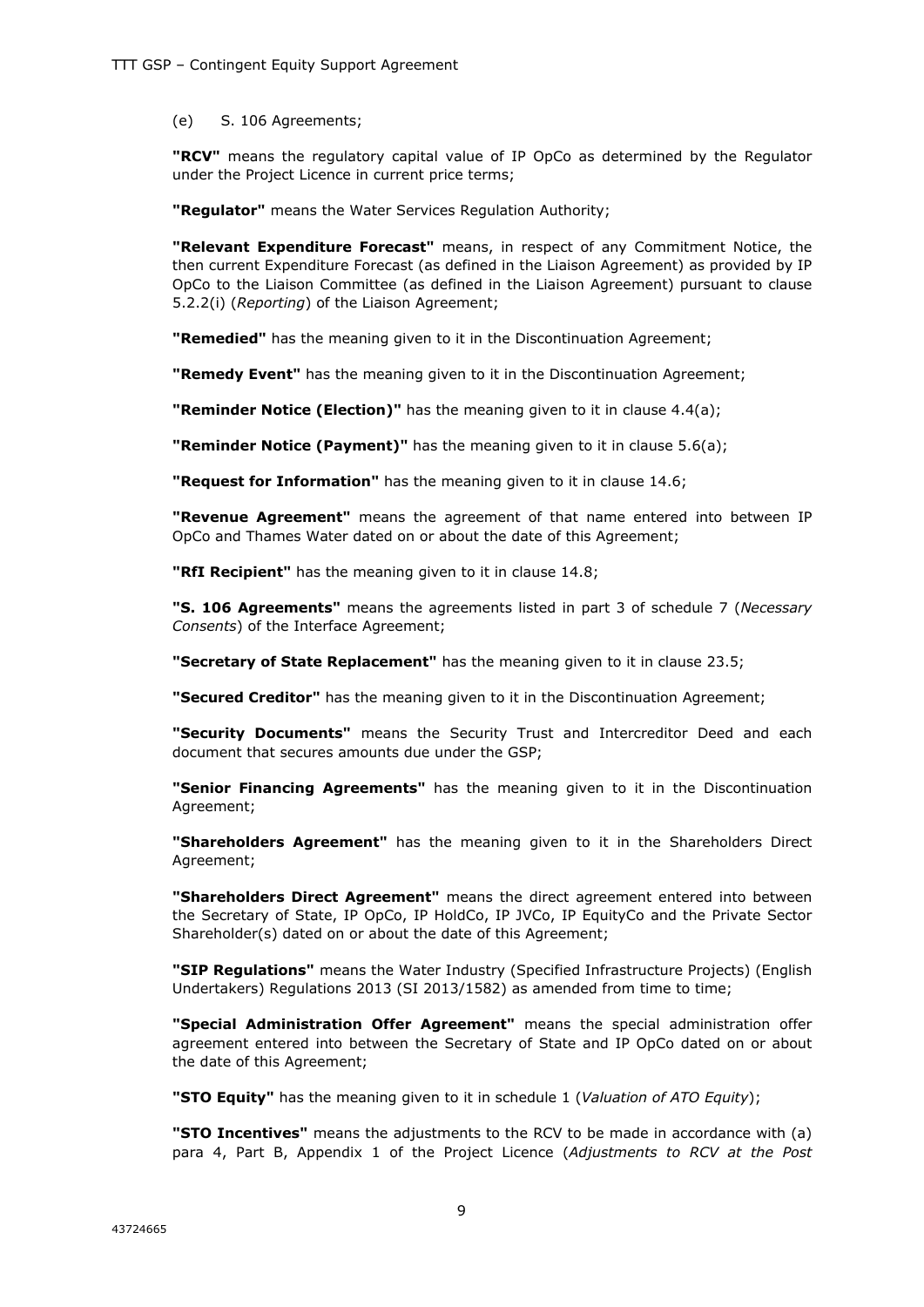*Construction Review*) and (b) para 6, Part B, Appendix 1 of the Project Licence (*Delay Adjustment*);

#### **"STO Net Debt"** means:

- (a) at the Threshold Outturn Date, any debt drawn down by IP OpCo (excluding any shareholder debt and any debt drawn down to finance Additional Allowable Project Spend or Disallowed Expenditure) less any Cash Surpluses allocated to STO Equity pursuant to paragraph 6.1;
- (b) at the end of each Charging Year, the amount referenced in (a) above as adjusted to account for any change (including indexation) in the debt drawn down by IP OpCo (excluding shareholder debt and any debt drawn down to finance Additional Allowable Project Spend or Disallowed Expenditure), any change in the Cash Surpluses allocated to STO Equity pursuant to paragraph 6.1 and/or any use of Cash Surpluses in repayment of debt (excluding shareholder loans) allocated to STO Equity pursuant paragraph 6.1; and
- (c) at PCR, the amount referenced in (b) above as adjusted to account for any change (including indexation) in the debt drawn down by IP OpCo (excluding shareholder debt and any debt drawn down to finance Additional Allowable Project Spend or Disallowed Expenditure), any change in the Cash Surpluses allocated to STO Equity pursuant to paragraph 6.1 and/or any use of Cash Surpluses in repayment of debt (excluding shareholder loans) allocated to STO Equity pursuant paragraph 6.1.

**"STO RCV"** means the portion of the RCV in respect of the Allowable Project Spend;

#### **"STO RCV Value"** means:

- (a) at the Threshold Outturn Date for the purposes of paragraph 2 of schedule 1 (*Valuation of ATO Equity*), the RCV assigned by the Regulator at the end of the Charging Year preceding the Threshold Outturn Date, plus any further Allowable Project Spend incurred up to the Threshold Outturn Date;
- (b) at the end of each Charging Year for the purposes of paragraph 3 of schedule 1 (*Valuation of ATO Equity*), the STO RCV updated to reflect the growth through indexation as applied by the Regulator as at the end of the relevant Charging Year; and
- (c) at PCR for the purposes of paragraph 4 of schedule 1 (*Valuation of ATO Equity*), the STO RCV updated to account for:
	- (i) applicable growth through indexation applied by the Regulator as at PCR to the relevant portion of the RCV; and
	- (ii) the application of STO Incentives by adjusting the STO RCV by the amount equal to the adjustment to the RCV made as part of the STO Incentives calculation under the Project Licence; and
	- (iii) the application of the ATO Incentives and Disallowed Expenditure in accordance with the sharing mechanism set out below in paragraph 5 of schedule 1 (*Valuation of ATO Equity*);

**"STO WACC"** has the meaning given to the term "BWACC" in the Project Licence;

**"Supplemental Compensation Agreement"** means the supplemental compensation agreement entered into between the Secretary of State and IP OpCo dated on or about the date of this Agreement;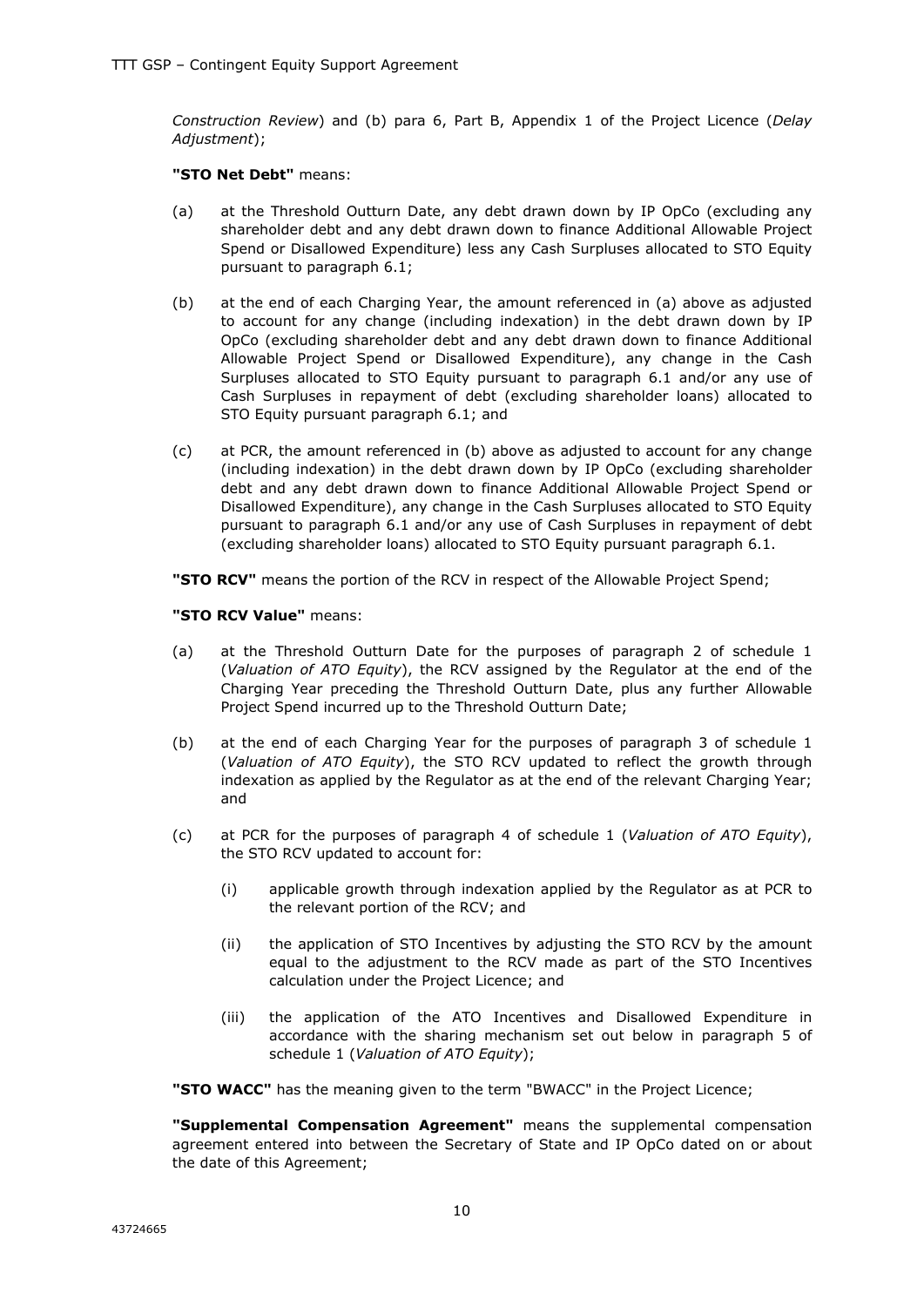**"System Acceptance Certificate"** means the certificate issued by Thames Water to IP OpCo pursuant to clause 22 (*System Acceptance Activities*) of the Interface Agreement;

**"System Acceptance Date"** means the date set out in the System Acceptance Certificate;

**"System Integrator Contract"** means the contract to be entered into by IP OpCo and the entity responsible for integration of SCADA;

**"Thames Water"** means Thames Water Utilities Limited (registration number 02366661) or the Incumbent Undertaker (as defined in the Project Licence) from time to time;

**"Threshold Outturn"** has the meaning given to it in the Project Licence;

**"Threshold Outturn Date"** means:

- (a) unless paragraph (b) applies, the date on which the sum of:
	- (i) the Actual Cumulative Project Spend for the period up to the end of the immediately preceding Charging Year; and
	- (ii) any Allowable Project Spend incurred by IP OpCo between the end of such Charging Year and the beginning of the following Charging Year stated in 2014/15 prices by way of deflation for such Charging Year or part thereof based on the Applicable Change in Cost Indices (as defined in the Project Licence) for that Charging Year or part thereof,

is equal to the Threshold Outturn; or

- (b) where the Regulator has approved an AAPS Cap under the Project Licence, the date on which the sum of:
	- (i) the Actual Cumulative Project Spend; and
	- (ii) any Additional Allowable Project Spend incurred by IP OpCo since the first Threshold Outturn Date stated in 2014/15 prices by way of deflation for each relevant Charging Year or part thereof based on the Applicable Change in Cost Indices (as defined in the Project Licence) for the relevant Charging Years or part thereof,

is equal to the aggregate of the Threshold Outturn and the AAPS Cap (and any other AAPS Cap approved from time to time);

**"Transaction Documents"** means the Shareholders Agreement, the Project Documents, the Senior Financing Agreements and the GSP;

**"Transfer"** means, in respect of any Junior Capital, to:

- (a) sell, transfer, dispose of or otherwise deal with any right or interest in such Junior Capital (including the grant of any option over or in respect of such Junior Capital);
- (b) create or permit to exist any pledge, mortgage, lien, fixed or floating charge or other encumbrance over such Junior Capital or any interest in such Junior Capital; or
- (c) enter into any agreement with any person who is not an existing Private Sector Shareholder at the time of entering the agreement or at the time of exercising the relevant rights or performing the relevant obligations, in respect of the exercise of votes or other share rights attached to any Junior Capital;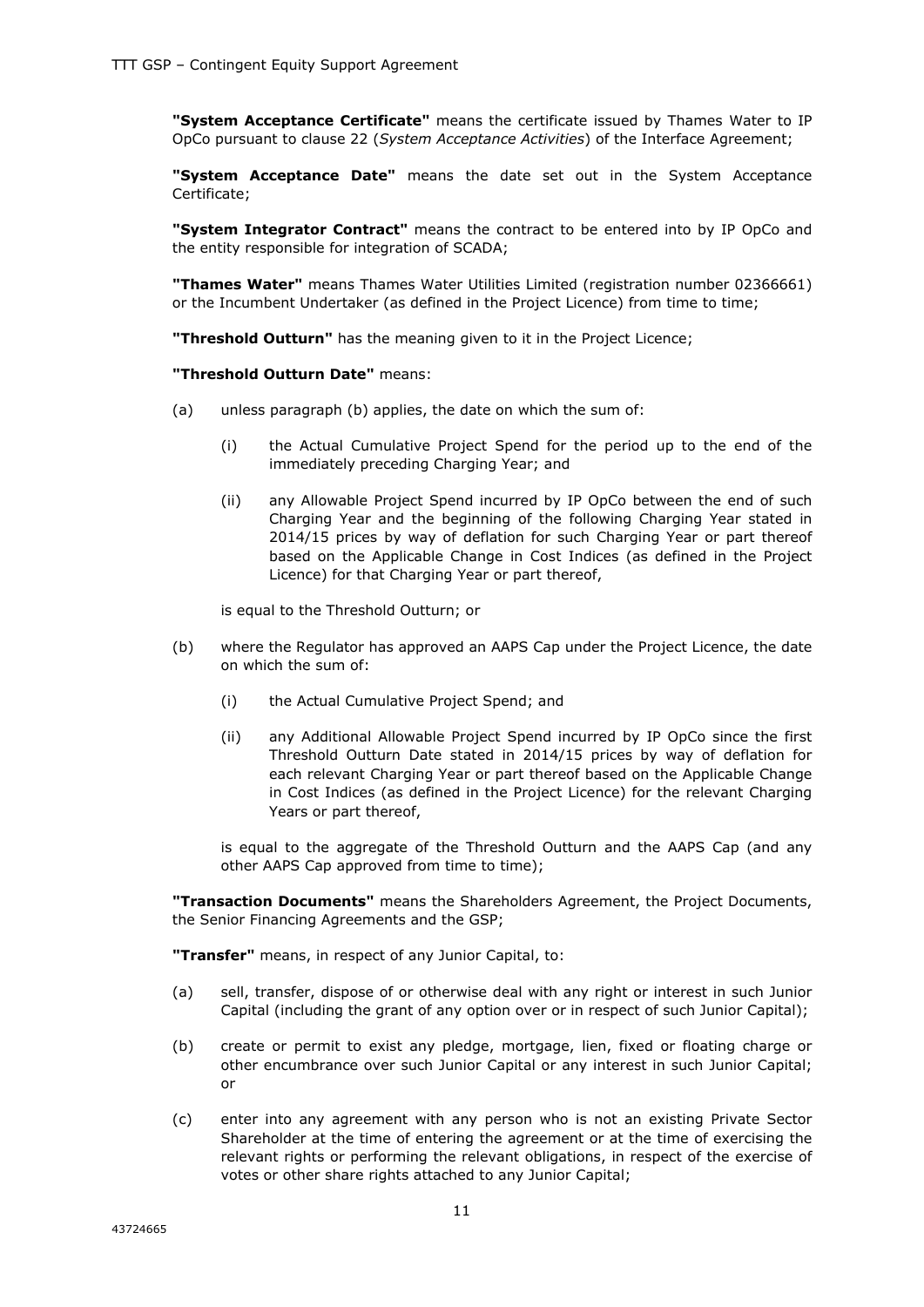**"Transfer Termination Date"** means the date on which this Agreement is terminated in accordance with clause 2.3 or clause 2.5;

**"TWUL Works"** means the design, construction and commissioning of the works carried out by Thames Water in accordance with the Preparatory Work Notice and the Project Documents, excluding the IP Works; and

**"Unsuitable Party"** has the meaning given to it in the Shareholders Direct Agreement.

## 1.2 **Interpretation**

- (a) In this Agreement, unless the context otherwise requires the headings are inserted for convenience only and shall not affect the construction of this Agreement.
- (b) The schedules shall be deemed to be incorporated into this Agreement.
- (c) All representations, warranties, indemnities, covenants, agreements, undertakings and obligations made or given or entered into by more than one person in this Agreement are made or given or entered into severally and not jointly.
- (d) Expressions in this Agreement that are appropriate to companies shall be construed, in relation to an undertaking that is not a company, as references to the corresponding persons, officers, documents or organs, as the case may be, appropriate to undertakings of that nature.
- (e) Unless a contrary indication appears, any reference in this Agreement to:
	- (i) any document, agreement or instrument is a reference to that document, agreement or instrument as amended, novated, supplemented, extended or restated;
	- (ii) a **"person"** includes any individual, firm, borrower, corporation, government, state or agency of a state or any association, trust, joint venture, consortium or partnership (whether or not having separate legal personality);
	- (iii) the Secretary of State, IP EquityCo, IP JVCo, IP HoldCo, IP OpCo or any other person includes its respective successors in title, permitted assigns and permitted transferees to, or of, its rights and/or obligations under this Agreement;
	- (iv) a **"clause"** and a **"schedule"** is a reference to a clause of or a schedule to this Agreement;
	- (v) a provision of law is a reference to that provision as amended or re-enacted;
	- (vi) a time of day is a reference to London time;
	- (vii) references to **"includes"**, **"including"**, **"in particular"**, **"other"** or **"otherwise"** are to be construed without limitation and the eiusdem generis rule shall not apply to this Agreement.

# 2. **COMMENCEMENT AND DURATION**

- 2.1 This Agreement shall come into force on Licence Award and, save as provided in clause 2.2, shall continue in full force and effect until the Expiry Date.
- 2.2 Immediately following the Expiry Date, each Party shall cease to have any rights or obligations under this Agreement save that: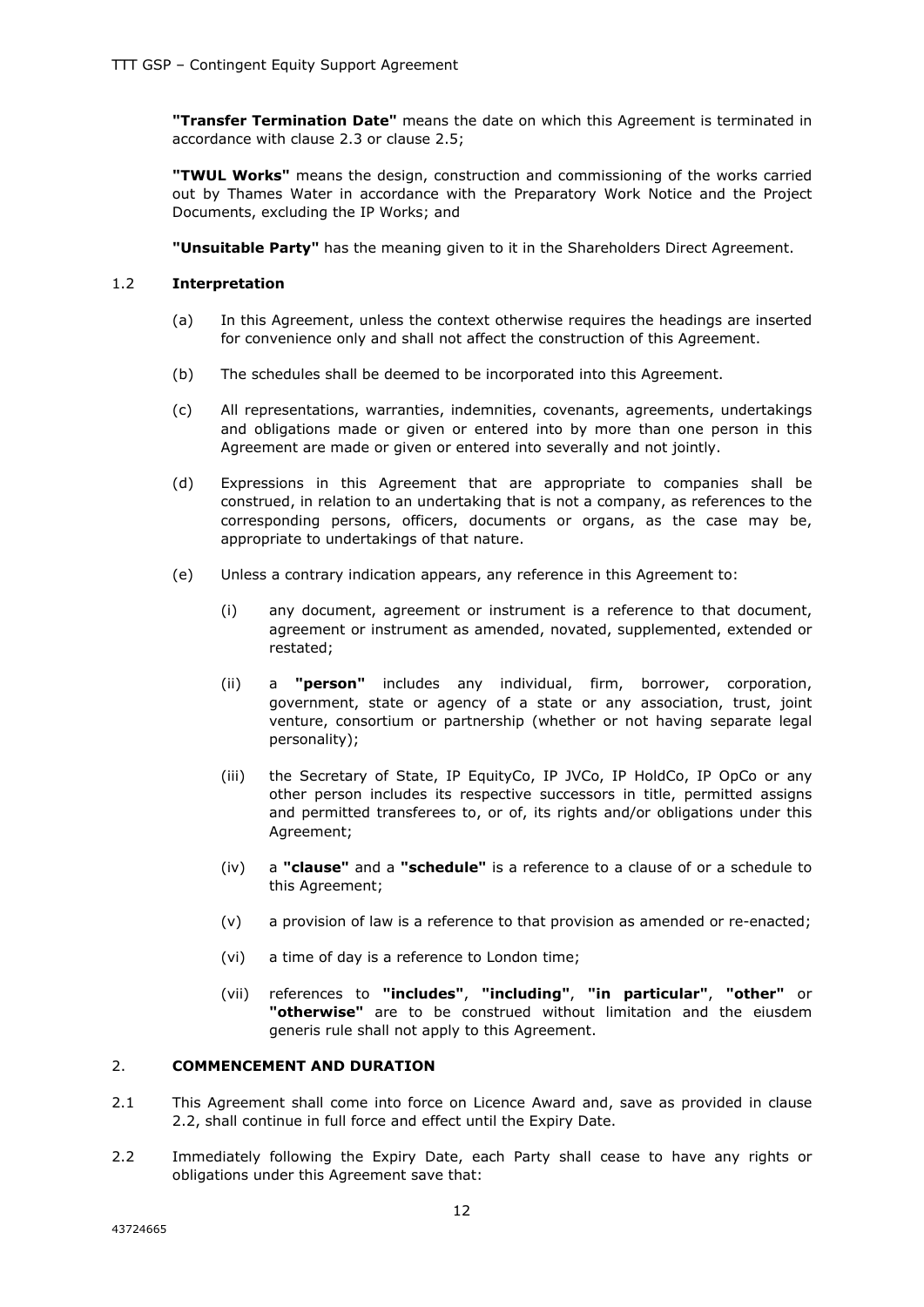- (a) its rights and obligations under clauses 14 (*Confidentiality and Freedom of Information*) to 26 (*Jurisdiction and Disputes*) (inclusive);
- (b) its liability for any breaches occurring prior to the Expiry Date; and
- (c) any rights or cause of action that arose prior to the Expiry Date,

shall continue in full force and effect.

- 2.3 If a transfer of the IP Works and/or the IP Owned Structures (as applicable) (whether partially or wholly constructed), whether by share sale or asset transfer, is directed or agreed pursuant to the Project Licence, Modified WIA or otherwise in accordance with law which, subject to clause 2.4:
	- (a) excludes this Agreement or any other document forming part of the Government Support Package;
	- (b) excludes the Liaison Agreement;
	- (c) excludes the Project Licence and the relevant transferee has not been granted a project licence pursuant to the Modified WIA; or
	- (d) where there is more than one transferee for the transfer, excludes this Agreement, any other document forming part of the Government Support Package or the Liaison Agreement in a transfer to a single transferee,

and the Secretary of State has not given its express consent to such transfer, the Secretary of State may, by notice to the other Parties, terminate this Agreement with effect from the date of such transfer. Such termination shall be without prejudice to any accrued rights or obligations under this Agreement and no Party will have any claim against any other Party in respect of such termination.

- 2.4 For the purposes of clauses 2.3(a), 2.3(b) and 2.3(d) only, the references to "this Agreement", "any other document forming part of the GSP" or "the Liaison Agreement" shall each be construed to exclude:
	- (a) any documents which are not capable of being transferred at law;
	- (b) any documents which have expired by operation of their terms; and
	- (c) the Shareholders Direct Agreement, where the Shareholders Direct Agreement is replaced in accordance with clause 2.7 of the Shareholders Direct Agreement.
- 2.5 If a transfer of:
	- (a) the IP Works and/or the IP Owned Structures (as applicable) (whether partially or wholly constructed), whether by share sale or asset transfer; or
	- (b) the shares of IP OpCo, IP HoldCo or IP JVCo which results in a breach of clause 7.3 of the Shareholders Direct Agreement,

in each case occurs as a result of the enforcement of any security under the Senior Financing Agreements:

(i) where any document forming part of the Government Support Package which has a counterparty which ceases to be a Holding Company of IP OpCo has not been transferred to an equivalent Holding Company of IP OpCo (an **"Equivalent Holding Company"**);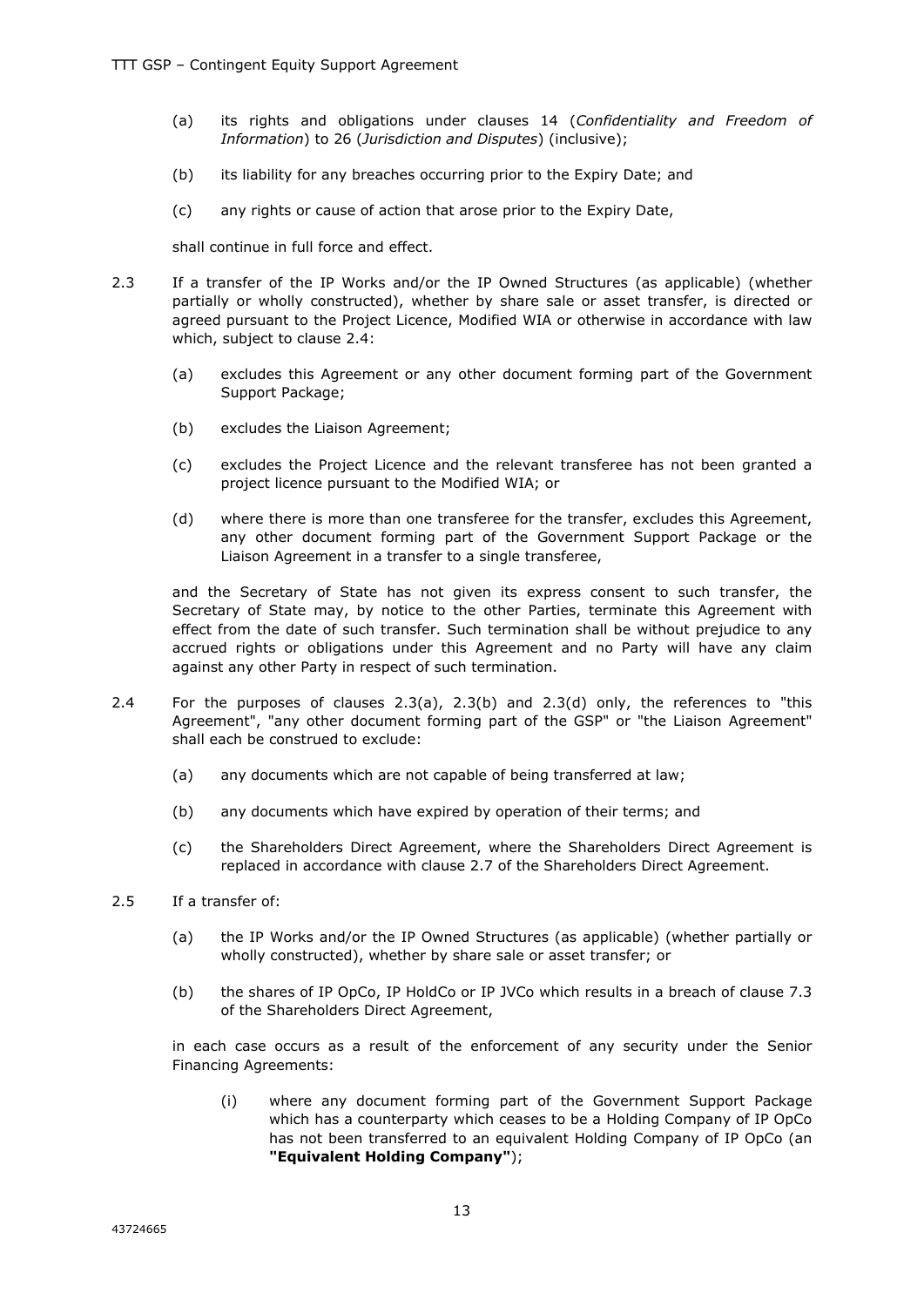- (ii) where the transferee, any Equivalent Holding Company or any shareholder of any Equivalent Holding Company has not entered a Deed of Adherence or a replacement Shareholders Direct Agreement in a form satisfactory to the Secretary of State;
- (iii) where the transferee, any Equivalent Holding Company or any shareholder of any Equivalent Holding Company is an Unsuitable Party ;
- (iv) where the financing arrangements following such transfer are not substantially equivalent to the existing financing arrangements or are less favourable to the Secretary of State;
- (v) where the transferee, any Equivalent Holding Company or any shareholder of any Equivalent Holding Company is not resident in the United Kingdom for tax purposes; or
- (vi) where the corporate ownership structure of IP OpCo is not equivalent to the corporate structure of IP OpCo at Licence Award as referenced in clause 7.3 of the Shareholders Direct Agreement and as contemplated by the terms of the GSP,

and the Secretary of State has not given its express consent to such transfer, the Secretary of State may, by notice to the other Parties, terminate this Agreement with effect from the date of such transfer. Such termination shall be without prejudice to any accrued rights or obligations under this Agreement and no Party will have any claim against any other Party in respect of such termination.

- 2.6 Promptly following the satisfaction of the GSP Utilisation Condition Precedent, the Secretary of State shall confirm the satisfaction of the GSP Utilisation Condition Precedent in writing to IP OpCo.
- 2.7 IP OpCo may only submit a Contingent Equity Commitment Request under clause 3 on or after the date on which the Secretary of State has confirmed satisfaction of the GSP Utilisation Condition Precedent in writing pursuant to clause 2.6.

#### 3. **CONTINGENT EQUITY REQUEST**

Subject to clause 2.7, where and to the extent:

- (a) a Predicted Overrun has been identified pursuant to clause 7.2.8 (*Exceeding the Threshold Outturn and delays to the Longstop Date*) of the Liaison Agreement, as verified by the Independent Technical Assessor and not disputed by the Secretary of State under the Liaison Agreement or determined through the dispute resolution procedure in the Liaison Agreement; and
- (b) the conditions in clause 7.2.9 (*Exceeding the Threshold Outturn and delays to the Longstop Date*) of the Liaison Agreement exist,

IP HoldCo may, by written notice to the Secretary of State, request that the Secretary of State provide contingent equity to finance an amount not exceeding the Contingent Equity Amount in accordance with the terms of this Agreement in respect of such Predicted Overrun (a **"Contingent Equity Commitment Request"**).

#### 4. **COMMITMENT**

4.1 Subject to clauses 4.3 and 7.4, by the date falling no later than sixty (60) Business Days from receipt of a Contingent Equity Commitment Request by the Secretary of State which has not subsequently been withdrawn by IP HoldCo in accordance with clause 5.5, the Secretary of State shall either: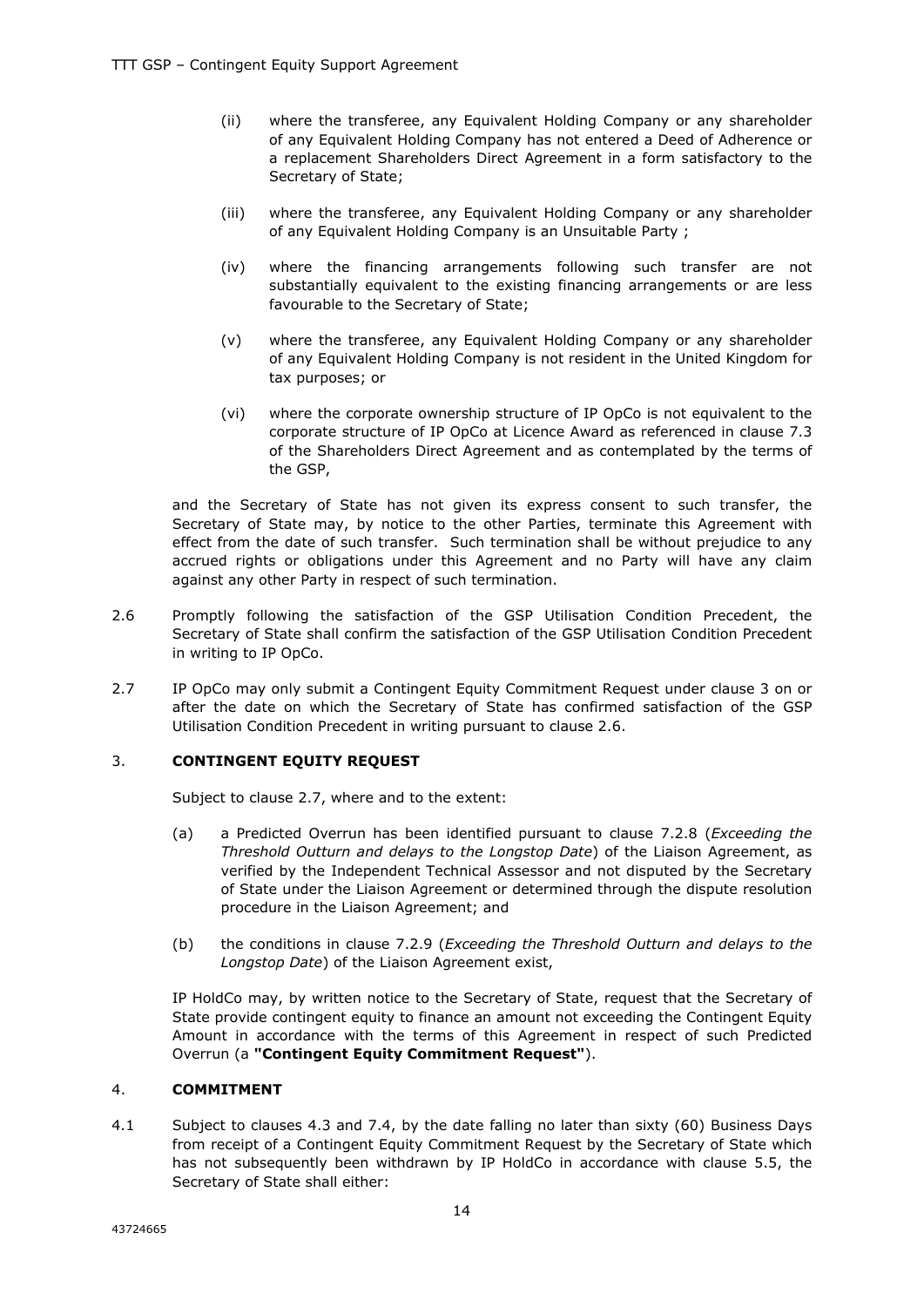- (a) elect by written notice to IP OpCo to Discontinue in accordance with the terms of the Discontinuation Agreement; or
- (b) elect by written notice to IP HoldCo to provide financing in an amount not exceeding the Contingent Equity Amount but otherwise sufficient to finance that portion of the Contingent Equity Amount in respect of which IP HoldCo has not been able to raise financing from Non HMG Entities using reasonable endeavours (which may include the investment of any retained earnings, provided that the Private Sector Shareholders are not obliged to do so) (such notice being the **"Commitment Notice"** and such amount being the **"Aggregate Commitment"**). The Aggregate Commitment shall be payable in such instalments and on such dates as are determined in accordance with clauses 5.1 and 6.1(b).
- 4.2 Subject to clause 5.4, following a Contingent Equity Commitment Request, IP HoldCo shall continue to use reasonable endeavours to raise senior debt financing from Non HMG Entities for the purposes of financing the Contingent Equity Amount, irrespective of the issue of a Commitment Notice.
- 4.3 The Secretary of State shall have no obligation under clause 4.1 if a Failure Event is subsisting at the time of the Contingent Equity Commitment Request unless and until all subsisting Failure Events are Remedied or reduced to Remedy Events, in which case the Secretary of State's obligations under clause 4.1 shall not arise until sixty (60) Business Days after receipt by the Secretary of State of written notice from IP OpCo that such Failure Events have been Remedied or reduced to Remedy Events.
- 4.4 If the Secretary of State fails to elect to either Discontinue or to provide financing under clause 4.1:
	- (a) within sixty (60) Business Days of receiving the relevant Contingent Equity Commitment Request, IP HoldCo shall provide a written notice to the Secretary of State referring to the requirement to make such election (**"Reminder Notice (Election)"**); and
	- (b) within twenty (20) Business Days of receipt by the Secretary of State of the Reminder Notice (Election), IP HoldCo may by written notice to the Secretary of State request that the Secretary of State makes such election (**"Final Demand (Election)"**).
- 4.5 Where IP HoldCo has issued a Final Demand (Election), if the Secretary of State fails to elect to either Discontinue or provide financing under clause 4.1 by the date falling thirty (30) Business Days from the date of receipt of that Final Demand (Election) by the Secretary of State, the Secretary of State shall be deemed to have issued a Discontinuation Notice under clause 4.1 of the Discontinuation Agreement on the following Business Day and the terms of the Discontinuation Agreement shall apply.
- 4.6 The Parties acknowledge and agree that IP HoldCo's and IP OpCo's sole remedy in respect of the Secretary of State's failure to elect to either Discontinue or provide financing under clause 4.1 shall be in accordance with clause 4.5.

#### 5. **PAYMENT OF AGGREGATE COMMITMENT**

5.1 Subject to clauses 5.2, 5.3, 5.5 and 6.1 and the satisfaction of the Conditions, the Secretary of State shall pay the Aggregate Commitment in instalments for such amounts (each such amount being a "**Contingent Equity Instalment**") and on such dates (each such date being a "**Contingent Equity Contribution Date**") as are specified in the Commitment Notice, which amounts and dates shall be determined by the Secretary of State having regard to the programme of expenditure due to be incurred by IP OpCo as part of the relevant Predicted Overrun and as detailed in the Relevant Expenditure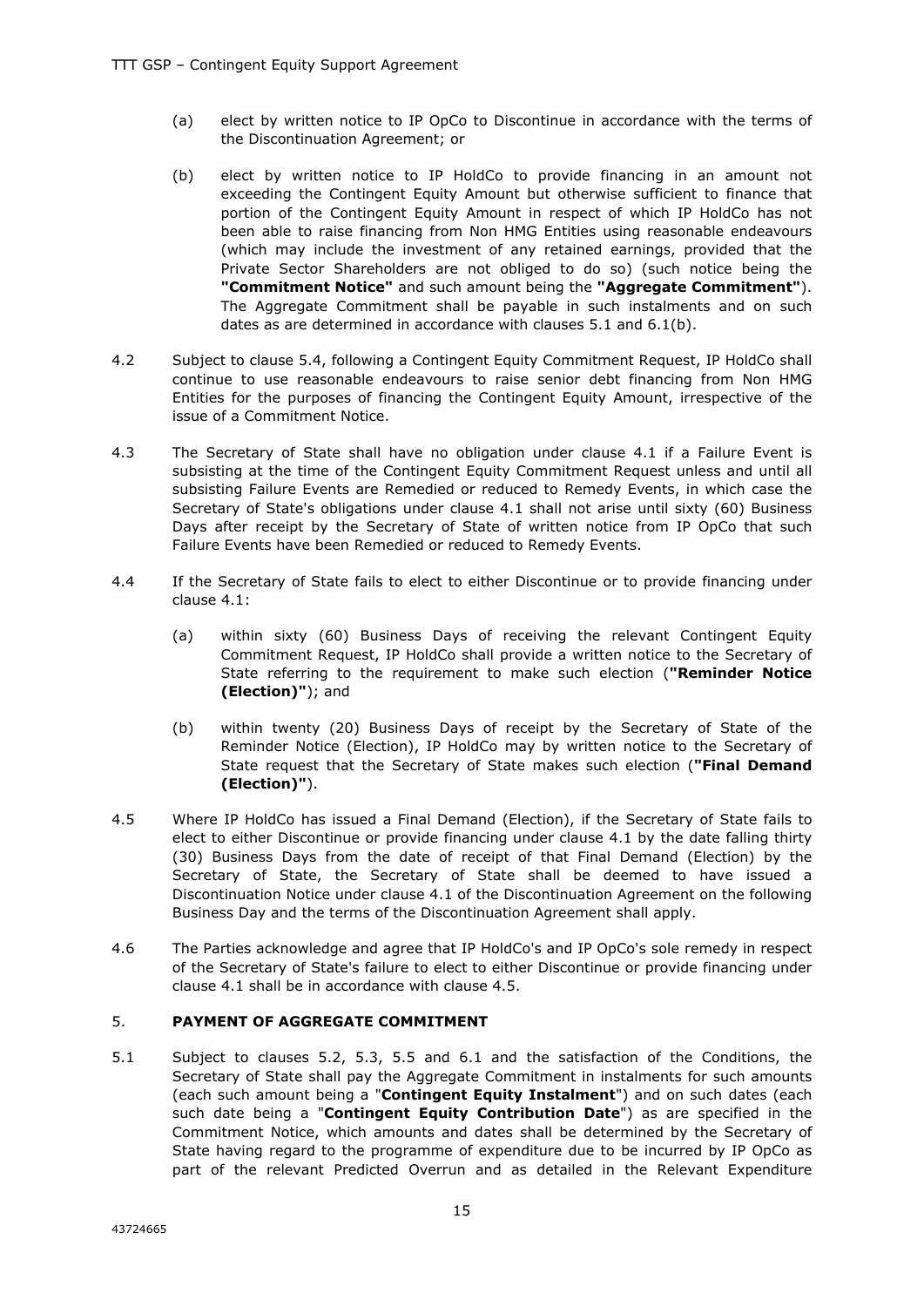Forecast, provided that the first Contingent Equity Contribution Date in relation to an Aggregate Commitment shall not be earlier than the date falling ninety (90) Business Days from receipt of the relevant Contingent Equity Commitment Request by the Secretary of State.

- 5.2 Following a Contingent Equity Commitment Request, IP HoldCo shall every three (3) months provide to the Secretary of State any adjustments required to the Contingent Equity Contribution Dates and amounts of Contingent Equity Instalments to reflect the updated programme of expenditure due to be incurred as part of the relevant Predicted Overrun as detailed in the most recent Expenditure Forecast (provided that the total of all the Contingent Equity Instalments does not exceed the Aggregate Commitment) and the Secretary of State shall confirm in writing to IP HoldCo if it agrees to such adjustments or propose any alternative adjustments, acting reasonably.
- 5.3 Subject to clause 5.4, following receipt by IP HoldCo of any Commitment Notice until the final Contingent Equity Contribution Date in respect of such Commitment Notice, if IP HoldCo secures additional finance from Non HMG Entities (whether senior debt or equity and including through the investment of any retained earnings), the receipt of which would reduce the required Aggregate Commitment (in part but not in full), then:
	- (a) IP HoldCo shall promptly notify the Secretary of State of the same in writing;
	- (b) on receipt of such notice by the Secretary of State, the Aggregate Commitment shall be reduced according to the amount of finance raised from Non HMG Entities by IP HoldCo but will otherwise remain on the same terms as set out in the Contingent Equity Commitment Request; and
	- (c) within twenty (20) Business Days of any such reduction, the Secretary of State will provide IP HoldCo with a revised Commitment Notice specifying any required revisions to any Contingent Equity Instalments and Contingent Equity Contribution Dates.
- 5.4 Unless otherwise agreed by the Secretary of State, in relation to any finance secured from Non HMG Entities through equity or subordinated debt during the period referred to in clause 5.3, IP HoldCo shall only raise such finance on the terms set out in schedule 1 (*Valuation of ATO Equity*) of this Agreement.
- 5.5 IP HoldCo may, by the date no later than sixty (60) Business Days prior to the first Contingent Equity Contribution Date in respect of any Contingent Equity Commitment Request, withdraw such Contingent Equity Commitment Request in full by written notice to the Secretary of State.
- 5.6 Subject to clause 5.3, if the Secretary of State fails to pay a Contingent Equity Instalment (or part thereof) due and payable (and not in dispute, including a dispute in relation to the satisfaction of the Conditions) under clause 5.1:
	- (a) by the relevant Contingent Equity Contribution Date, IP HoldCo shall provide a written notice to the Secretary of State referring to the requirement for the payment of such amount (**"Reminder Notice (Payment)"**); and
	- (b) within sixty (60) Business Days of receipt by the Secretary of State of the Reminder Notice (Payment), IP HoldCo may by written notice to the Secretary of State request payment of such amount (**"Final Demand (Payment)"**).
- 5.7 Where IP HoldCo has issued a Final Demand (Payment), if the Secretary of State fails to pay the relevant Contingent Equity Instalment (or part thereof) which is due and payable (and not in dispute, including a dispute in relation to the satisfaction of the Conditions), by the date falling thirty (30) Business Days from the date of receipt of that Final Demand (Payment) by the Secretary of State, the Secretary of State shall be deemed to have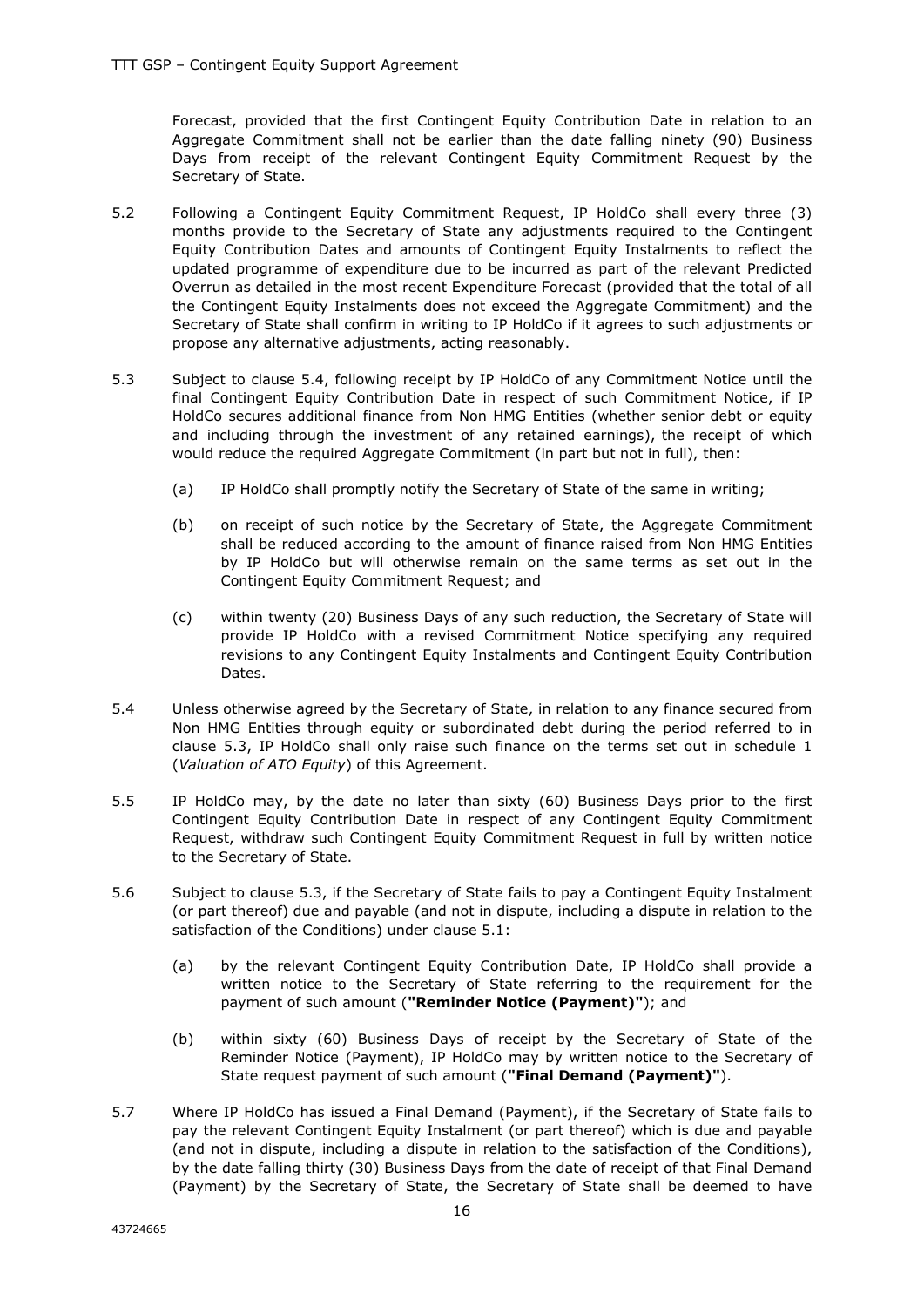issued a Discontinuation Notice under clause 4.1 of the Discontinuation Agreement on the following Business Day and the terms of the Discontinuation Agreement shall apply.

5.8 The Parties acknowledge and agree that IP HoldCo's and IP OpCo's sole remedy in respect of the Secretary of State's failure to pay a Contingent Equity Instalment shall be in accordance with clause 5.7.

#### 6. **COMPLETION**

- 6.1 Subject to satisfaction of the Conditions, at each Contingent Equity Contribution Date (or such later date as the Conditions are satisfied for the relevant Contingent Equity Instalment):
	- (a) the Secretary of State shall procure that the relevant Contingent Equity Instalment is delivered to IP HoldCo in immediately available funds to the bank account advised in writing by IP HoldCo to the Secretary of State at least twenty (20) Business Days prior to the relevant Contingent Equity Contribution Date, which amount shall be delivered in full, free from any deduction or withholding whatsoever (save only as may be required by law) and without regard to any lien, right of set-off, counterclaim or otherwise, provided that if any deduction or withholding is required by law, the Secretary of State shall increase the relevant Contingent Equity Instalment to the extent necessary to ensure that, after the making of the required deduction or withholding, IP HoldCo receives and retains (free from any liability in respect of such deduction or withholding) a net sum equal to the sum which it would have received and so retained had no such deduction or withholding been made or required to be made;
	- (b) IP HoldCo shall procure that the relevant Junior Capital is issued to the Secretary of State (or such other HMG Entity as is nominated in writing by the Secretary of State) and the specific nature and amount of Junior Capital to be issued by, and changes in the share capital of, IP EquityCo and IP JVCo at each Completion, shall be determined in accordance with clause 7 (*Valuation of Contingent Equity Instalment*); and
	- (c) each of the Parties undertakes to the other that it shall take the actions and perform the obligations required of it to effect the arrangements set out in subparagraphs (a) to (b) above, including any consents, clearances, authorisations or permissions required for such arrangements from the Regulator or other governmental authority.
- 6.2 IP HoldCo shall subscribe for shares in IP OpCo or on-loan the proceeds of the Junior Capital for the full value of the Contingent Equity Instalment immediately upon receipt of the same from the Secretary of State.
- 6.3 IP OpCo shall apply all of the proceeds of the Contingent Equity Instalment received by it from IP HoldCo solely towards the Additional Allowable Project Spend and any Disallowed Expenditure which is incurred as part of the Predicted Overrun to complete the Project up to the System Acceptance Date.

#### 7. **VALUATION OF NEW JUNIOR CAPITAL**

- 7.1 Subject to clause 7.4, as soon as reasonably practicable following the Regulator's final determination of an IAR Overrun Application under the Project Licence and in any event no later than ninety (90) Business Days prior to the expected Threshold Outturn Date, IP HoldCo and the Secretary of State shall meet in order to develop and agree:
	- (a) the price to be paid for the Junior Capital to be issued in respect of ATO Equity; and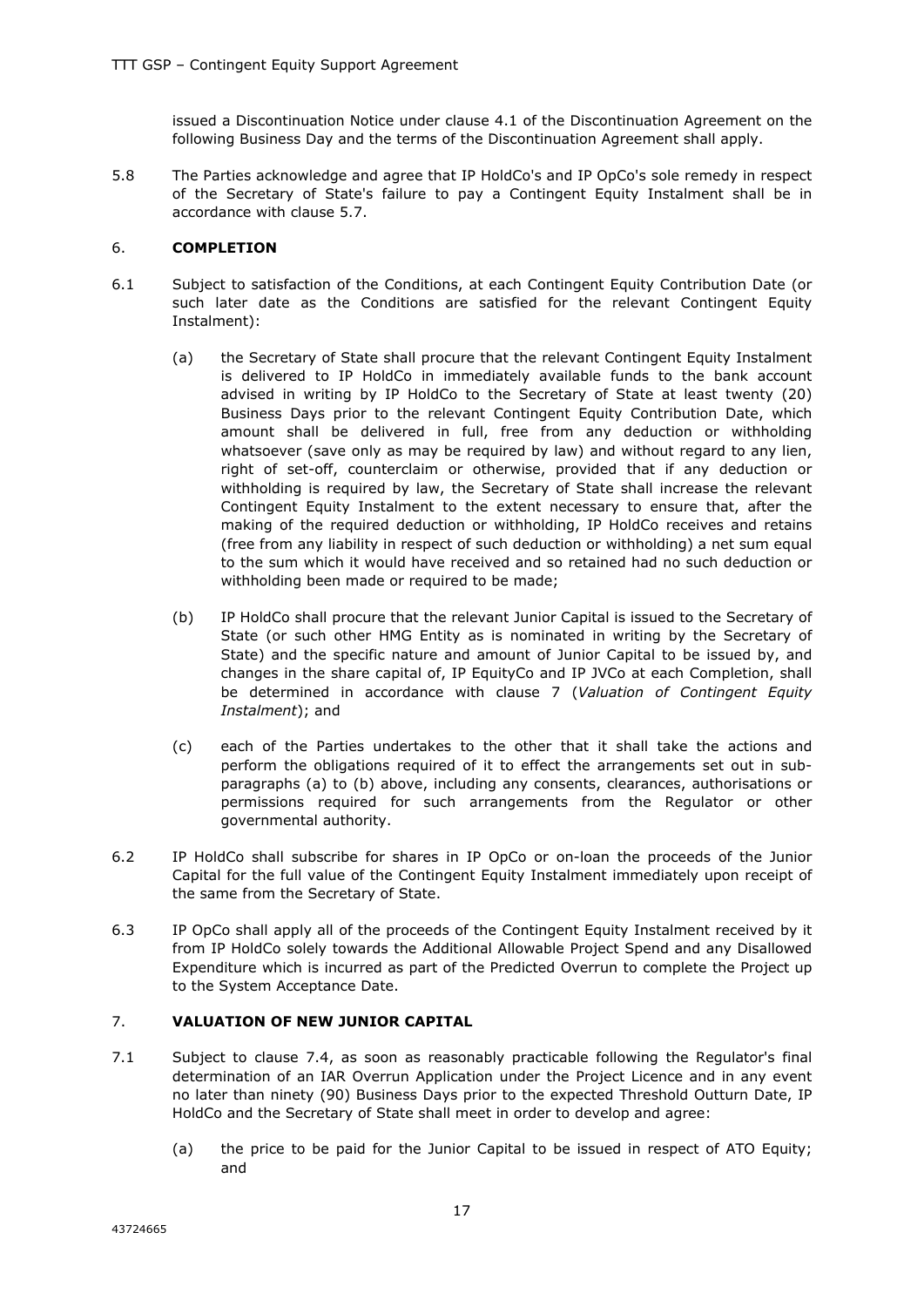(b) the amendments to the rights of STO Equity and rights of the ATO Equity,

in each case in accordance with schedule 1 (*Valuation of ATO Equity*) (the **"ATO Terms"**).

- 7.2 IP HoldCo and the Secretary of State shall use all reasonable endeavours to agree:
	- (a) a forecast of the expected ATO Terms prior to the expected Threshold Outturn Date; and
	- (b) the final ATO Terms as soon as practicable after the Threshold Outturn Date (and in any event no later than ten (10) Business Days after the Threshold Outturn Date).
- 7.3 If IP HoldCo and the Secretary of State have not agreed the final ATO Terms before the date falling ten (10) Business Days after the Threshold Outturn Date, including the determination of any dispute as to the application of the principles set out in schedule 1 (*Valuation of ATO Equity*), the matter will be determined in accordance with the Dispute Resolution Process.
- 7.4 No later than one hundred (100) Business Days prior to the expected Threshold Outturn Date, IP HoldCo may, by notice in writing to the Secretary of State, elect for clauses 7.1. 7.2 and 7.3 to not apply in relation to such IAR Overrun Application, provided that:
	- (a) IP HoldCo has not submitted a Contingent Equity Commitment Request under clause 3; and
	- (b) IP HoldCo shall not be entitled to submit a Contingent Equity Commitment Request in relation to that IAR Overrun Application following the date of such notice.

#### 8. **WARRANTIES**

- 8.1 Each Party severally and not jointly warrants to the other Parties, as to itself as follows:
	- (a) it is duly organised or incorporated and validly existing under the laws of its respective place of incorporation with power to enter into this Agreement and to exercise its rights and perform its obligations hereunder;
	- (b) all corporate or other actions required to authorise its execution of this Agreement and its performance of its obligations hereunder have been duly taken;
	- (c) its execution of this Agreement and its exercise of its rights and performance of its obligations hereunder do not constitute and will not result in any breach of any agreement or, to the best of its knowledge, any law binding it; and
	- (d) the obligations assumed by it in this Agreement are legal, valid and binding obligations enforceable against it in proceedings in the jurisdiction in which it is incorporated.
- 8.2 Each of the warranties set out in clause 8.1 shall be construed as a separate warranty and shall not be limited or restricted by reference to or inference from the terms of any other warranty or any other term of this Agreement.

# 9. **IAR OVERRUN APPLICATION**

Unless otherwise agreed between the Parties (acting reasonably), IP OpCo shall continue to submit IAR Overrun Applications as required in respect of any Predicted Overrun in accordance with the terms of the Project Licence during any Contingent Equity Commitment Period.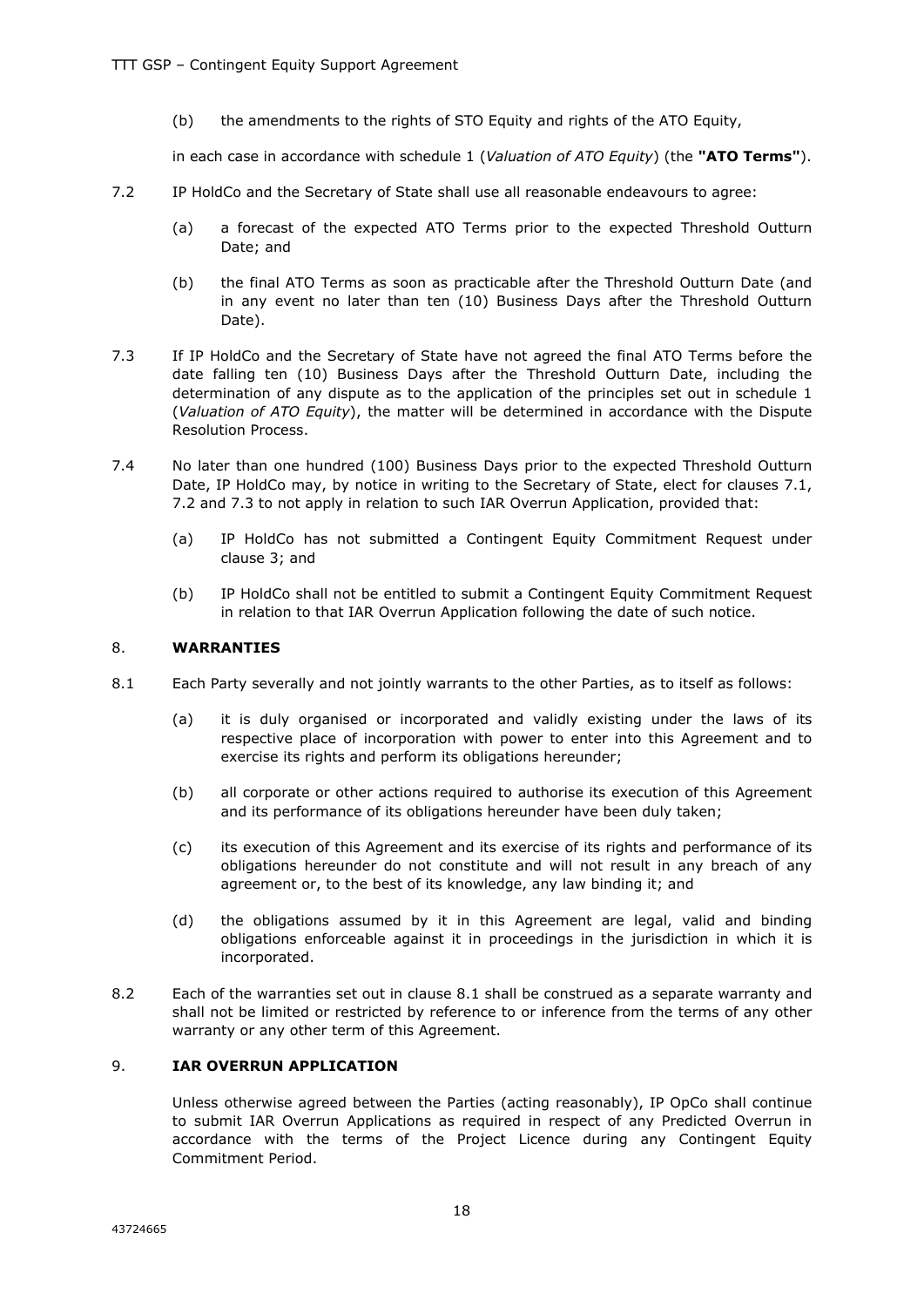#### 10. **RIGHTS OF SALE**

The right of the Secretary of State to Transfer Junior Capital pursuant to clause 13 (*Secretary of State rights of sale*) of the Shareholders Direct Agreement does not affect the Secretary of State's obligations to provide the Aggregate Commitment pursuant to clause 5.1.

#### 11. **CONTINGENT EQUITY ARRANGEMENT FEE**

IP HoldCo will pay the Secretary of State an arrangement fee of  $£5,000,000$  on Licence Award.

#### 12. **EXERCISING RIGHTS**

So far as it is legally able, each Party agrees with the others to exercise all voting rights and powers (direct or indirect) available to it in relation to any person to ensure that the provisions of this Agreement are completely and punctually fulfilled, observed and performed and generally that full effect is given to the provisions set out in this Agreement and to any amendment to this Agreement which is made in accordance with clause 20 (*Amendments*).

#### 13. **PROVISION OF INFORMATION AND CMA APPEALS**

- 13.1 Where the Aggregate Commitment includes any Disallowed Expenditure:
	- (a) IP OpCo shall, at the request of the Secretary of State:
		- (i) provide a report to the Secretary of State setting out the details of the Disallowed Expenditure and the expected likelihood of success of an appeal to the Competition and Markets Authority in relation to the Disallowed Expenditure (**"CMA Appeal"**); and
		- (ii) attend and participate in meetings with the Secretary of State to discuss the report referred to in clause 13.1(a)(i) and the likelihood of success of a CMA Appeal and, unless the Parties agree otherwise, obtain an expert's opinion on the likelihood of success;
	- (b) if the Secretary of State and IP OpCo agree (acting reasonably) that there is a reasonable likelihood that the CMA Appeal will be successful, IP OpCo shall undertake the CMA Appeal in Good Faith; and
	- (c) the Secretary of State shall be entitled to receive such information or reports and request all briefings as it considers appropriate regarding IP OpCo's budget management and IP OpCo's plan to reduce the costs required to complete the Project and to address and reduce the Disallowed Expenditure.

# 14. **CONFIDENTIALITY AND FREEDOM OF INFORMATION**

#### *Confidentiality*

#### 14.1 **Confidential Information**

Subject to clause 14.2 and clauses 14.6 to 14.15, the Parties shall at all times keep all Confidential Information confidential to the Party receiving it and shall not disclose such Confidential Information to any other person, except with the written authority of each Party to whom the information is confidential.

#### 14.2 **Disclosure of Confidential Information**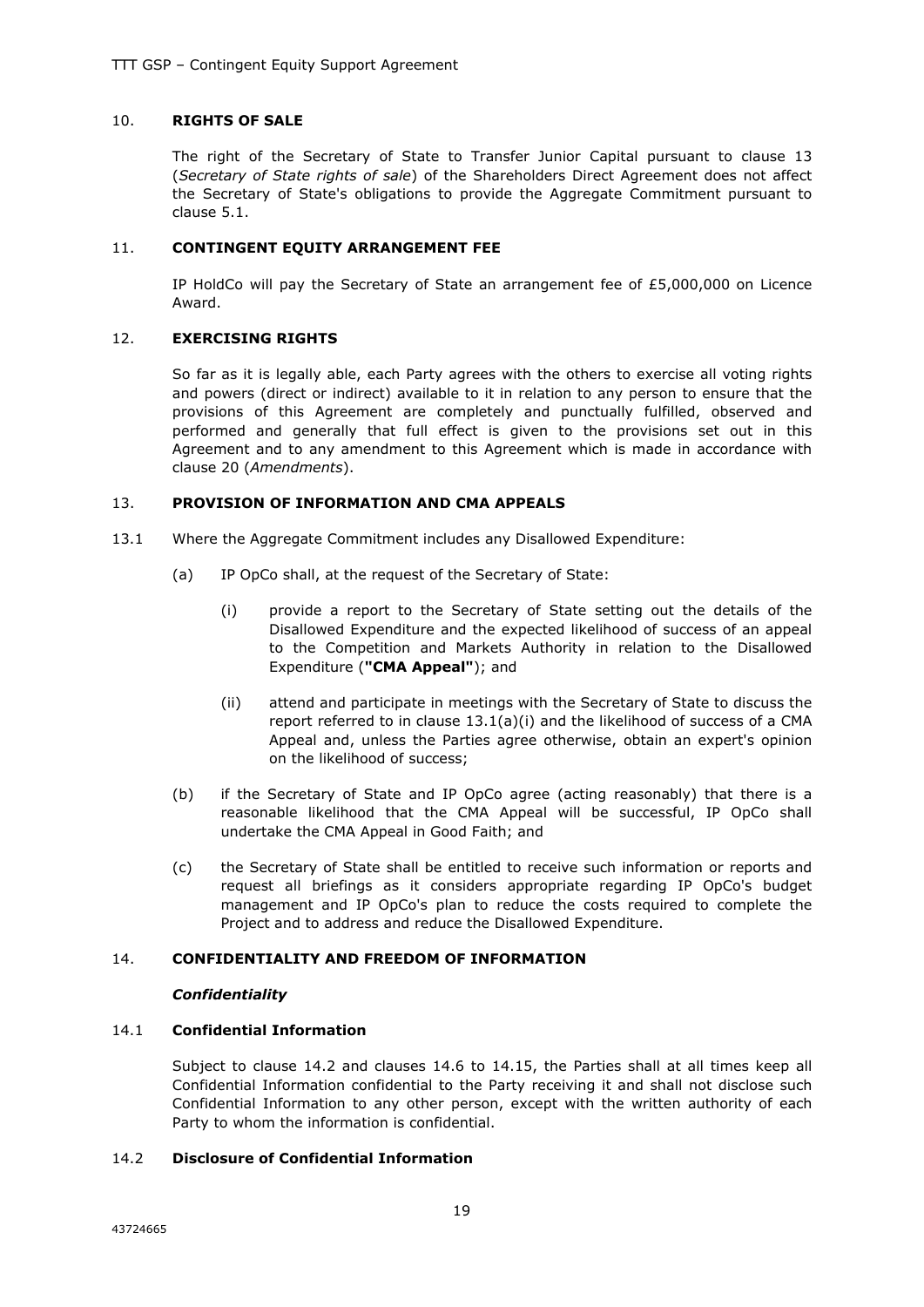A Party shall, without the prior consent of the relevant other Party, be entitled to disclose Confidential Information of that other Party:

- (a) that is reasonably required by the Party for the performance of its obligations under the Transaction Documents, including the disclosure of any Confidential Information to any employee, consultant, agent, officer, sub-contractor (of any tier) or adviser to the extent necessary to enable that Party to perform its obligations under the Transaction Documents;
- (b) to enable a determination to be made under the Dispute Resolution Process;
- (c) to any Secured Creditors or their professional advisers (including any rating agencies, if applicable) or insurance advisers or, where it is proposed that a person should or may provide funds (whether directly or indirectly and whether by loan, equity participation or otherwise) to IP OpCo to enable it to carry out its obligations under the Transaction Documents, to that Person and their advisers but only to the extent reasonably necessary to enable a decision to be taken on the proposal;
- (d) to the extent required by the Water Industry Act 1991 or any other applicable law or pursuant to an order of any court of competent jurisdiction, any parliamentary obligation or the rules of any stock exchange or governmental or regulatory authority having the force of law including for the purposes of the National Audit Act 1983, the Comptroller and Auditor General;
- (e) to register or record any authorisations and to effect property registration that may be required; and
- (f) for the purpose of the examination and certification of any Party's accounts;

providing that any such disclosure is made in Good Faith.

14.3 Nothing in this clause 14 shall be deemed to prohibit, prevent or hinder, or render any Party liable for, the disclosure of any information by that Party to the Regulator, the Parliamentary Commissioner for Administration, a Minister of the Crown or any department of the Government of the United Kingdom, the European Commission, Parliament, the Scottish Parliament, the National Assembly of Wales, the Mayor of London, the Greater London Authority or any department or officer of any of them for the purpose of facilitating the carrying out of its functions.

#### 14.4 **Obligations preserved**

Where disclosure is permitted under clause 14.2, other than clauses  $14.2(d)$  and  $14.2(e)$ , the Party making such disclosure shall ensure that the recipient of the information is subject to the same obligation of confidentiality as that contained in this Agreement.

# 14.5 **Exploitation of information**

Subject to use of information for the purposes expressly contemplated in clauses  $14.2(c)$ , 14.2(d) and 14.2(f), no Party shall make use of any information arising out of the Project issued or provided by or on behalf of any Party in connection with the Transaction Documents otherwise than for the purposes of the Transaction Documents, except with the written consent of the Party by whom or on whose behalf the information was provided.

# *Freedom of Information*

14.6 For the purposes of clauses 14.6 to 14.15: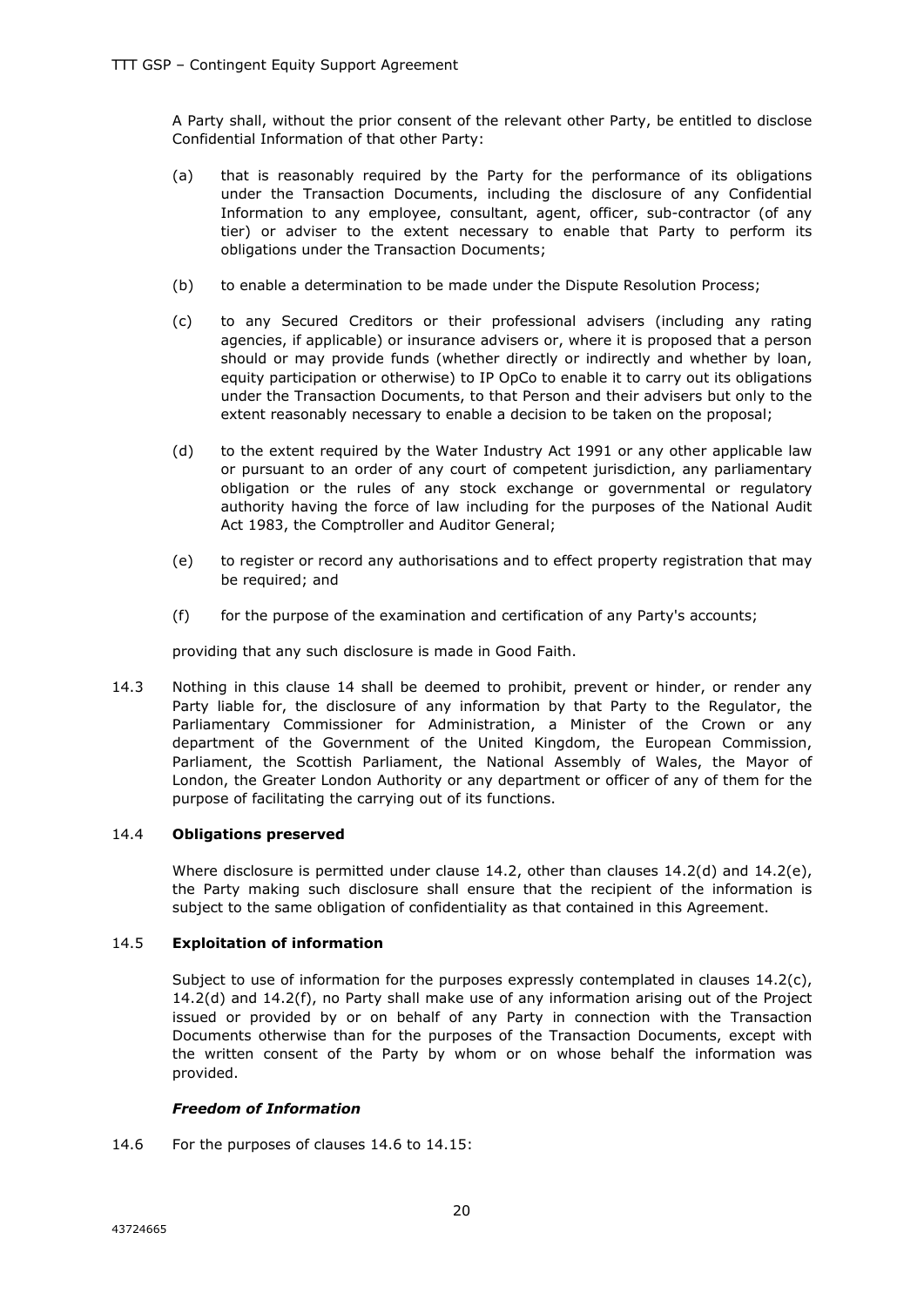- (a) **"Request for Information"** shall have the meaning set out in the FOIA or the Environmental Information Regulations as relevant (where the meaning set out for the term "request" shall apply); and
- (ii) **"Information"** has the meaning given under Section 84 of the FOIA.
- 14.7 The Parties acknowledge that the Secretary of State is, and that IP OpCo and/or IP HoldCo may become, subject to the requirements of the FOIA and the Environmental Information Regulations and each Party shall, subject to the remaining provisions of this clause 14, facilitate compliance by each other Party (as the case may be) with its Information disclosure requirements pursuant to the same in the manner provided for in clauses 14.8 to 14.15 (inclusive).
- 14.8 Where a Party (the **"RfI Recipient"**) receives a Request for Information in relation to Information that is confidential to another Party, the RfI Recipient shall provide a copy of such Request for Information to the relevant other Party within two (2) Business Days of receiving the Request for Information.
- 14.9 Within ten (10) Business Days of receiving a Request for Information from the RfI Recipient (or such other period as the RfI Recipient may specify), the relevant other Party shall provide all necessary assistance as reasonably requested by the RfI Recipient in connection with any such Information, to enable the RfI Recipient to respond to a Request for Information within the time for compliance set out in Section 10 of the FOIA or Regulation 5 of the Environmental Information Regulations.
- 14.10 Following notification under clause 14.8, and up until such time as the relevant other Party has assisted the RfI Recipient in accordance with clause 14.9, the relevant other Party may make representations to the RfI Recipient as to whether:
	- (a) such Information requested should be disclosed and if so, on what basis;
	- (b) such Information may be or is Confidential Information or Commercially Sensitive Information; or
	- (c) further Information should reasonably be provided in order to identify and locate the Information requested,

provided always that, without prejudice to the relevant other Party's rights against the RfI Recipient in respect of any disclosure of Information made otherwise than in accordance with the FOIA, the RfI Recipient shall be responsible for determining:

- (d) whether Information is exempt from disclosure under the FOIA and the Environmental Information Regulations; and
- (e) whether Information is to be disclosed in response to a Request for Information;

in no event shall the relevant other Party respond directly, or allow its sub-contractors to respond directly, to a Request for Information unless expressly authorised to do so by the RfI Recipient.

- 14.11 Subject to clause 14.14, in deciding how to respond to a Request for Information which relates, or may relate, to Confidential Information or Commercially Sensitive Information, the RfI Recipient shall take into account any relevant representations by the relevant other Party in that regard that are made before expiry of the time period referred to in clause 14.9, and the RfI Recipient shall not issue a response to the Request for Information before such date.
- 14.12 If the RfI Recipient decides to respond to a Request for Information which relates, or may relate, to Confidential Information or Commercially Sensitive Information by confirming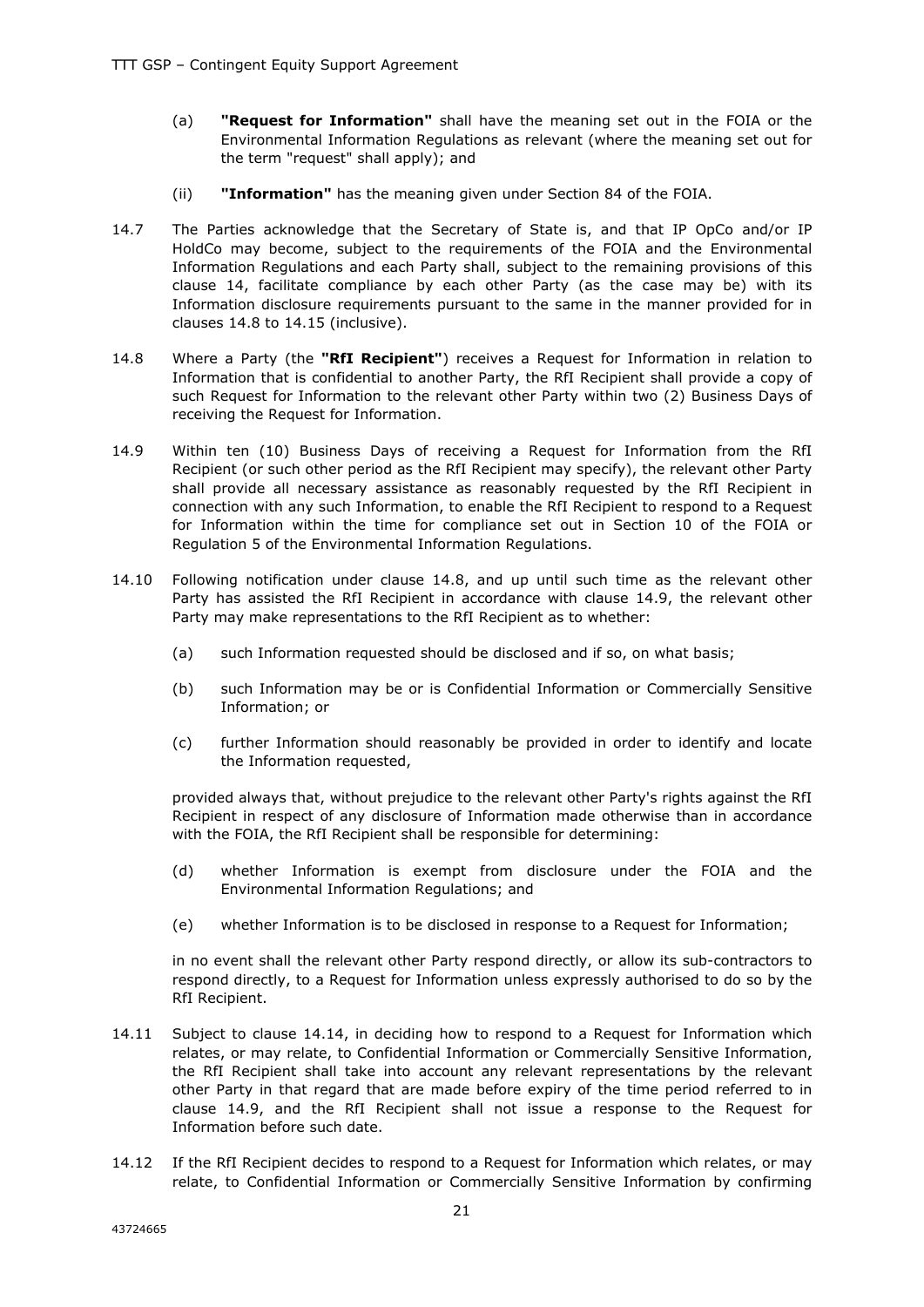that it holds Confidential Information or Commercially Sensitive Information and/or by disclosing Confidential Information or Commercially Sensitive Information, it shall notify the relevant other Party of its decision in writing at least three (3) Business Days before issuing such response.

- 14.13 In the event of a request from the RfI Recipient pursuant to clause 14.9, the relevant other Party shall as soon as practicable, and in any event within five (5) Business Days of receipt of such request, inform the RfI Recipient of the relevant other Party's estimated costs of complying with the request to the extent these would be recoverable if incurred by the RfI Recipient under Section 12(1) of the FOIA and the Fees Regulations. Where such costs (either on their own or in conjunction with the RfI Recipient's own such costs in respect of such Request for Information) will exceed the appropriate limit referred to in Section 12(1) of the FOIA and as set out in the Fees Regulations the RfI Recipient shall inform the relevant other Party in writing whether or not it still requires the relevant other Party to comply with the request and where it does require the relevant other Party to comply with the request the ten (10) Business Days period for compliance shall be extended by such number of additional days for compliance as the RfI Recipient is entitled to under Section 10 of the FOIA. In such case, the RfI Recipient shall notify the relevant other Party of such additional days as soon as practicable after becoming aware of them and shall reimburse the relevant other Party for such costs as the relevant other Party incurs in complying with the request to the extent it is itself entitled to reimbursement of such costs in accordance with its own FOIA policy from time to time.
- 14.14 The Parties acknowledge that (notwithstanding the other provisions of this clause 14) the RfI Recipient may, acting in accordance with the Department of Constitutional Affairs' Code of Practice on the Discharge of Functions of Public Authorities under Part I of the FOIA and the Code of Practice on the discharge of obligations of public authorities under the Environmental Information Regulations (the **"Codes"**), be obliged under the FOIA, or the Environmental Information Regulations to disclose Information concerning the other Parties or the Project:
	- (a) in certain circumstances without consulting with the relevant other Party; or
	- (b) following consultation with the relevant other Party and having taken their views into account,

provided always that where clause 14.14(a) applies the RfI Recipient shall, in accordance with the recommendations of the Codes, take reasonable steps, where appropriate, to give the relevant other Party notice, or failing that, to draw the disclosure to the attention of the relevant other Party after any disclosure.

14.15 The RfI Recipient shall not be liable for any loss, damage, harm or other detriment suffered by any other Party arising out of any Information being disclosed under the FOIA or Environmental Information Regulations provided the RfI Recipient has complied with clauses 14.6 to 14.15.

#### 15. **NO PARTNERSHIP OR AGENCY**

- (a) Nothing in this Agreement shall be construed as creating a partnership.
- (b) No Party shall be deemed to be an agent of any other Party and no Party shall hold itself out as having authority or power to bind any other Party in any way.

#### 16. **NOTICES**

#### 16.1 **Communications in writing**

Any communication to be made under or in connection with this Agreement shall be made in writing.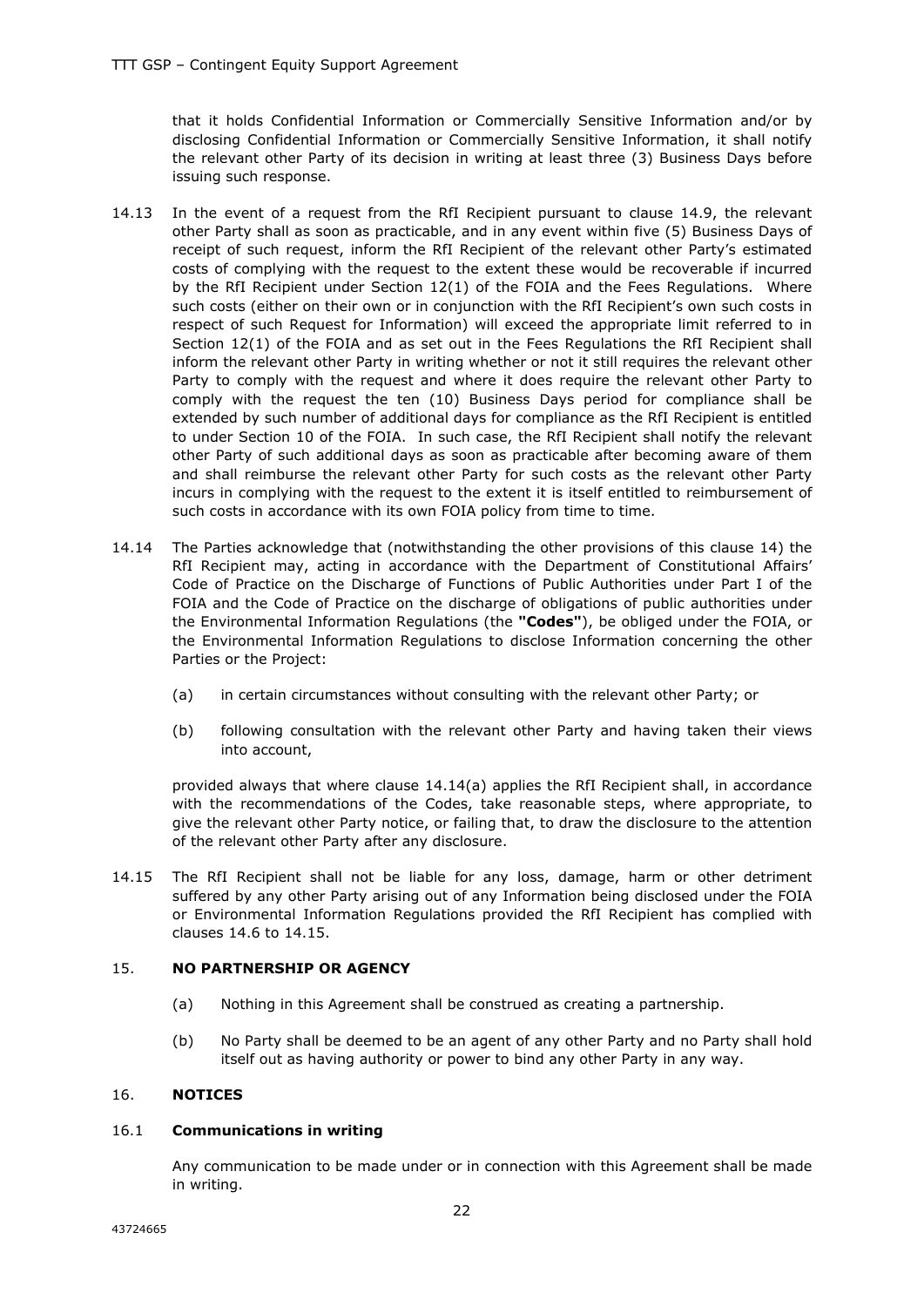# 16.2 **Addresses**

The address (and the department or officer, if any, for whose attention the communication is to be made) of each Party for any communication or document to be made or delivered is as follows:



or any substitute address or department or officer as any Party may notify in writing to each of the other Parties by not less than five (5) Business Days' notice.

#### 16.3 **Delivery**

- (a) Any communication or document made or delivered by one Party to another Party under or in connection with this Agreement shall only be effective:
	- (i) if by hand or recorded delivery, when so delivered; and
	- (ii) if by post (other than recorded delivery), when left at the relevant address two (2) Business Days after being deposited in the post (postage prepaid) in an envelope addressed to the relevant Party at the relevant address,

and, if a particular department or officer is specified as part of its address, details provided under Clause 16.2 (*Addresses*), if addressed to that department or officer.

(b) Any notice under this Agreement shall be irrevocable.

# 16.4 **Electronic communication**

- (a) Any communication to be made under or in connection with this Agreement may be made by electronic mail or other electronic means, if the Parties:
	- (i) agree that, unless and until notified to the contrary, this is to be an accepted form of communication;
	- (ii) notify the other Parties in writing of their electronic mail address and any other information required to enable the sending and receipt of information by that means; and
	- (iii) notify the other Parties of any change to their address or any other such information supplied by them.
- (b) Any electronic communication made between the Parties will be effective only when actually received in readable form.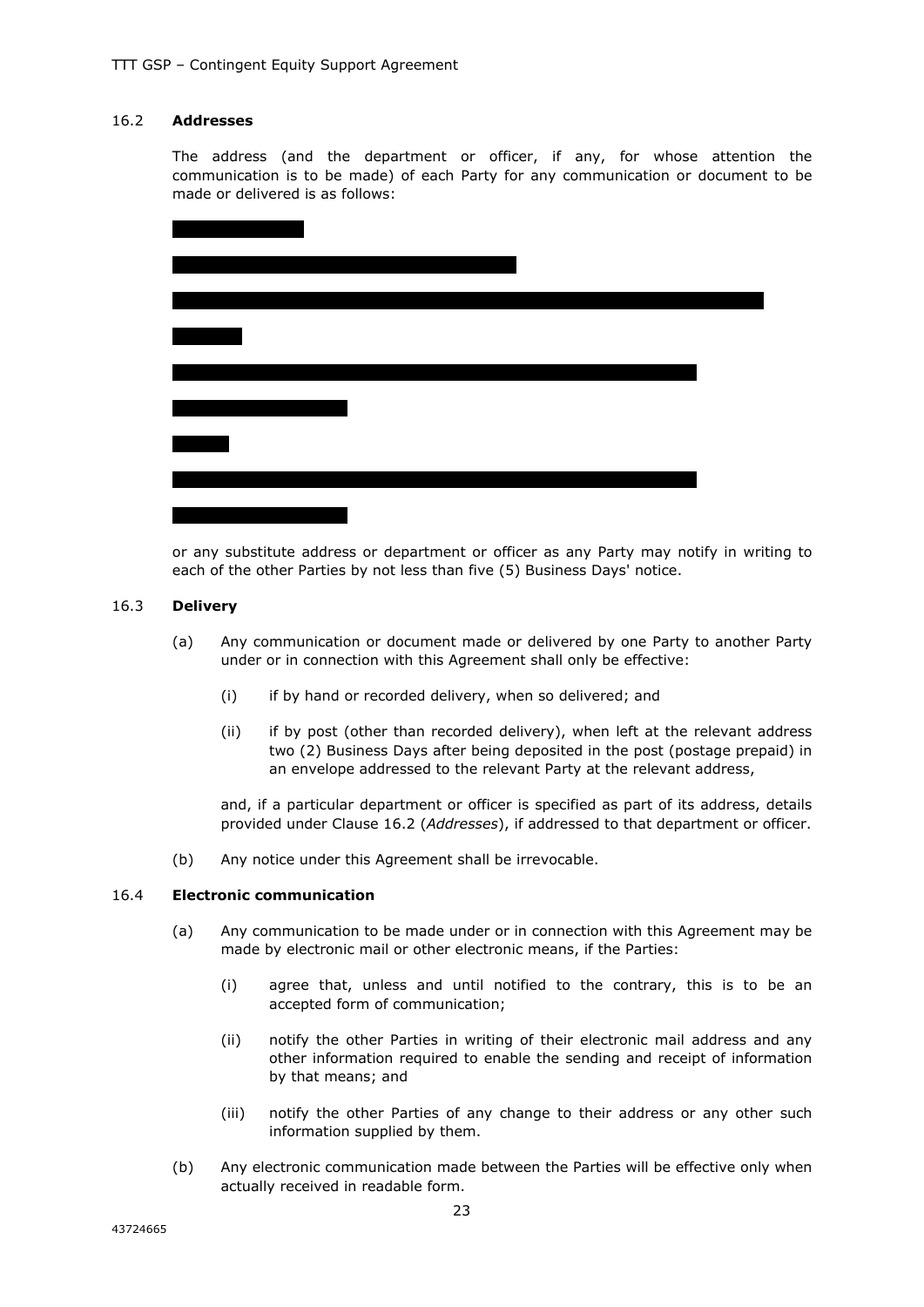# 17. **PARTIAL INVALIDITY**

If, at any time, any provision of this Agreement is or becomes illegal, invalid or unenforceable in any respect under any law of any jurisdiction, neither the legality, validity or enforceability of the remaining provisions nor the legality, validity or enforceability of such provision under the law of any other jurisdiction will in any way be affected or impaired.

#### 18. **REMEDIES AND WAIVERS**

No failure to exercise, nor any delay in exercising, any right or remedy under this Agreement shall operate as a waiver of any such right or remedy or constitute an election to affirm this Agreement. No election to affirm this Agreement by any Party shall be effective unless it is in writing. No single or partial exercise of any right or remedy shall prevent any further or other exercise or the exercise of any other right or remedy. The rights and remedies provided in this Agreement are cumulative and not exclusive of any rights or remedies provided by law.

#### 19. **CONSEQUENTIAL LOSS**

Except where expressly stated otherwise, in no event shall the Secretary of State be liable to any other Party in respect of any Consequential Loss (whether on the basis of breach of contract, indemnity, warranty, tort, breach of statutory duty or otherwise) for any matter arising out of or in connection with this Agreement.

#### 20. **AMENDMENTS**

This Agreement may be amended only by an instrument in writing signed by duly authorised representatives of each Party.

#### 21. **COUNTERPARTS**

This Agreement may be executed in any number of counterparts, and by each Party on separate counterparts. Each counterpart is an original, but all counterparts shall together constitute one and the same instrument. Delivery of a counterpart of this Agreement by email attachment shall be an effective mode of delivery.

## 22. **ENTIRE AGREEMENT**

- 22.1 This Agreement constitutes the entire agreement between the Parties and supersedes and extinguishes all previous drafts, agreements, arrangements and understandings between them, whether written or oral, relating to its subject matter.
- 22.2 Subject to clause 22.3, each Party agrees that it shall have no remedies in respect of any representation or warranty (whether made innocently or negligently) that is not set out in this Agreement. No Party shall have any claim for innocent or negligent misrepresentation based upon any statement in this Agreement.
- 22.3 Nothing in this Agreement shall exclude or limit liability in respect of fraud, fraudulent misstatement or any other matter to the extent not permitted by law to be excluded or limited.

#### 23. **RESTRICTIONS ON ASSIGNMENT**

23.1 This Agreement shall benefit and bind the relevant parties, their permitted assignees and their respective successors. Any reference in this Agreement to any party shall be construed accordingly.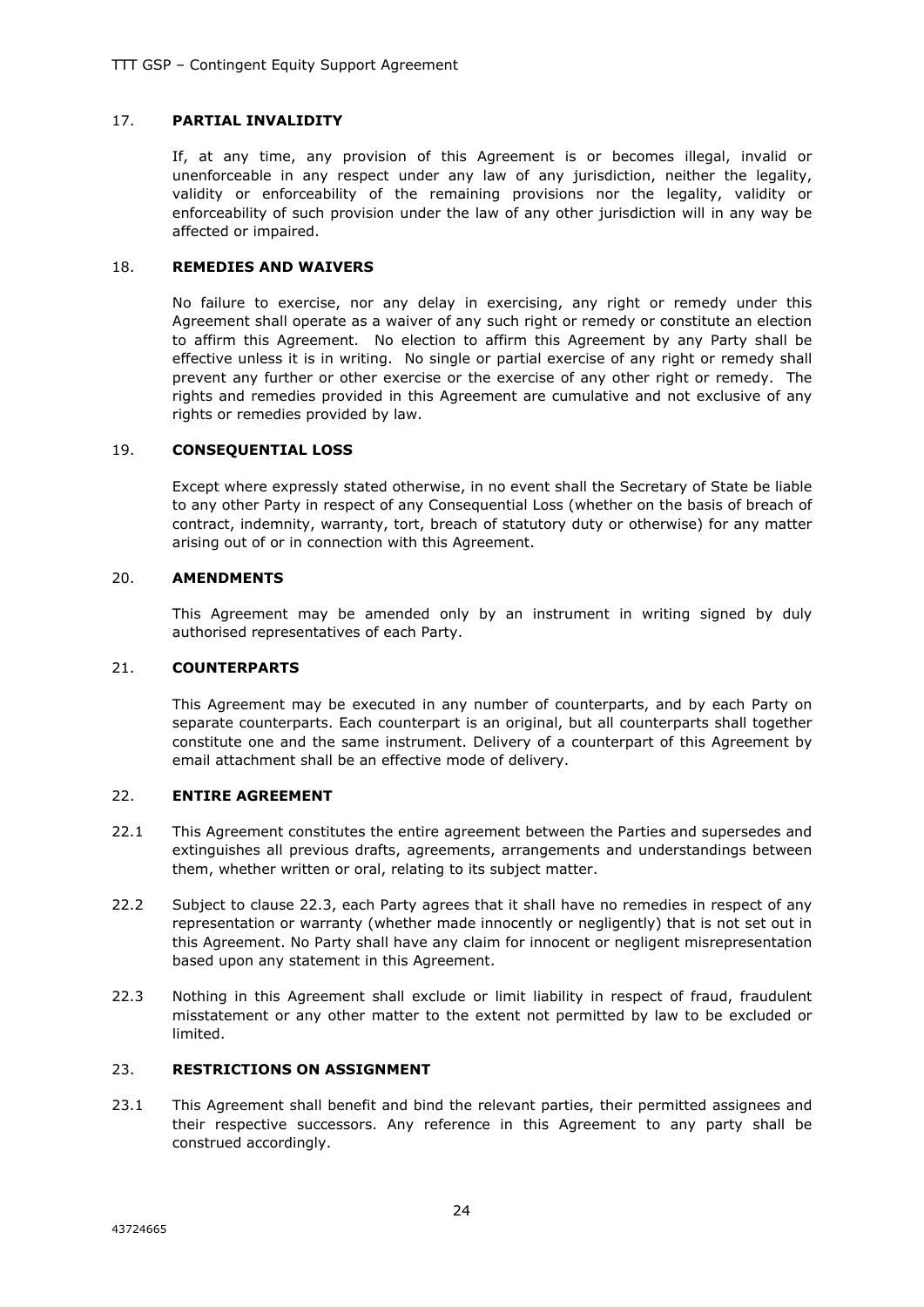#### 23.2 **Restriction on IP OpCo/IP HoldCo**

Subject to clause 23.3 (*IP OpCo/IP HoldCo exception*), IP OpCo and/or IP HoldCo shall not shall not assign, novate or otherwise transfer its rights or obligations under this Agreement in whole or in part except with the prior written consent of the Secretary of State (such consent not to be unreasonably withheld or delayed).

#### 23.3 **IP OpCo/IP HoldCo exception**

IP OpCo and/or IP HoldCo may create a security assignment of this Agreement in favour of any Secured Creditor and the Secretary of State shall:

- (a) assist in facilitating this, provided that all costs and expenses properly incurred by the Secretary of State in giving effect to such assignment are paid by IP OpCo; and
- (b) execute such documents as may reasonably and customarily be required to give effect to such assignment.

#### 23.4 **Restriction on Secretary of State**

Subject to clause 23.5 (*Secretary of State exception*), the Secretary of State shall not assign, novate or otherwise transfer its rights or obligations under this Agreement in whole or in part except with the prior written consent of each of IP OpCo and IP HoldCo (such consent not to be unreasonably withheld or delayed).

#### 23.5 **Secretary of State exception**

The Secretary of State may transfer or novate its rights and its obligations under this Agreement to any Minister of the Crown or any entity directly wholly-owned or controlled by a Minister of the Crown (the **"Secretary of State Replacement"**) provided that:

- (a) such transfer or novation is in respect of all of the Secretary of State's or, as applicable, the previous Secretary of State Replacement's, rights and obligations under this Agreement;
- (b) the Secretary of State Replacement enters into documentation, in the same form or otherwise in a form reasonably acceptable to each of IP OpCo and IP HoldCo (in each case, such approval not to be unreasonably withheld or delayed), agreeing to be bound by the terms of this Agreement, with any consequential amendments which may be appropriate, as fully as if the Secretary of State Replacement had been a party to this Agreement and named in this Agreement in place of the Secretary of State or, as applicable, the previous Secretary of State Replacement;
- (c) where the Secretary of State Replacement is an entity directly wholly-owned or controlled by a Minister of the Crown, the Secretary of State has produced evidence to IP OpCo and IP HoldCo (acting reasonably) that:
	- (i) the Secretary of State Replacement has the power and financial capability to enter into, perform and deliver, and has taken all necessary action to authorise its entry into, performance and delivery of this Agreement; and
	- (ii) all approvals, consents, updates and assurances required for the purposes of clause 23.5(c)(i) are, at the time of such transfer or novation, in full force and effect; and
- (d) all costs and expenses properly incurred by each of IP OpCo and IP HoldCo in effecting such transfer or novation are paid by the Secretary of State Replacement.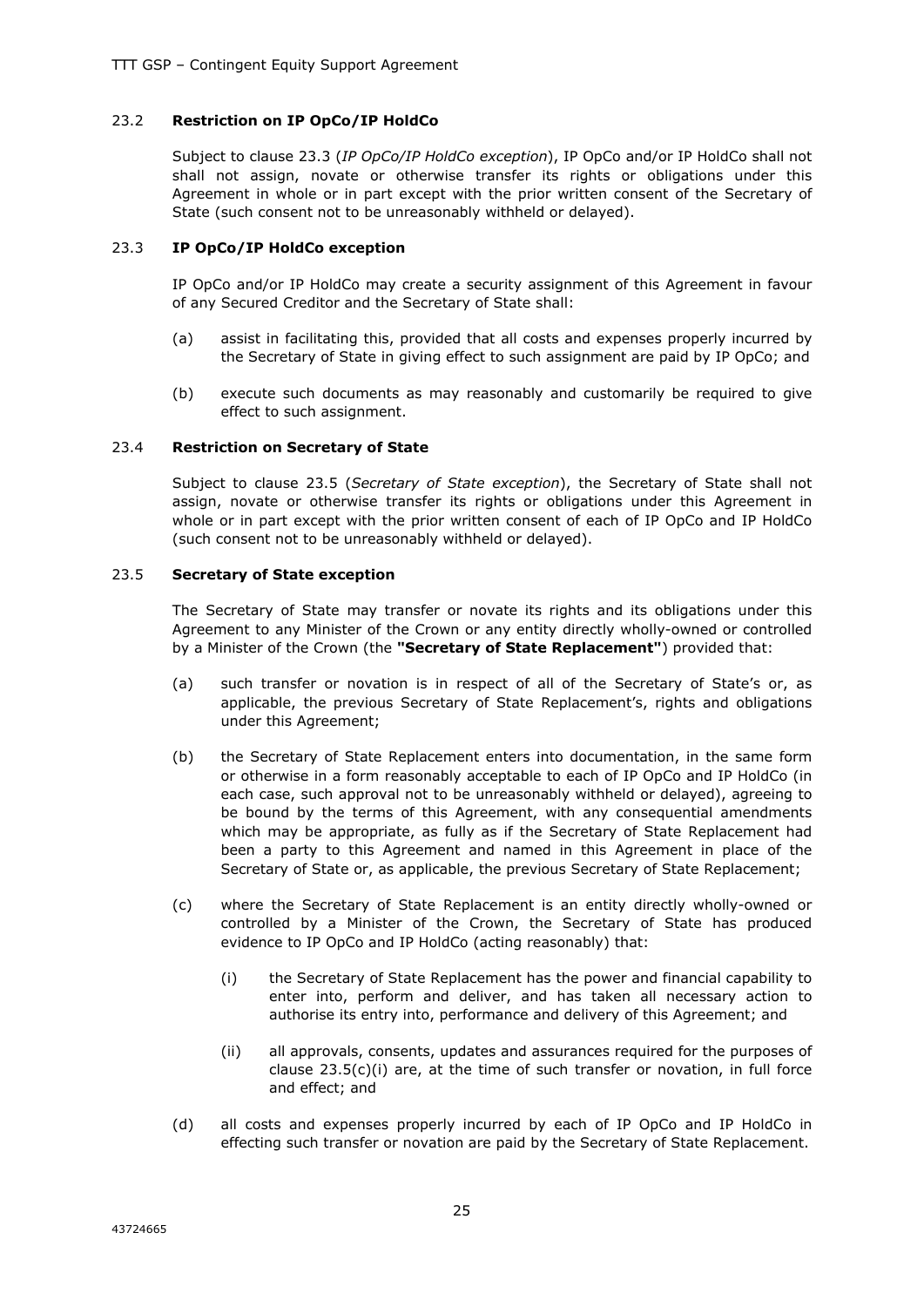# 24. **NO THIRD PARTY ENFORCEMENT RIGHTS**

A person who is not a party to this Agreement shall have no right under the Contracts (Rights of Third Parties) Act 1999 to enforce any of its terms.

#### 25. **GOVERNING LAW**

This Agreement and any non-contractual obligations arising out of or in relation to this Agreement are governed by the law of England and Wales.

#### 26. **JURISDICTION AND DISPUTES**

- 26.1 Subject to the Dispute Resolution Process, the courts of England and Wales have exclusive jurisdiction to settle any dispute arising out of or in connection with this Agreement (including, without limitation, a dispute regarding the existence, validity or termination of this Agreement and a dispute relating to any non-contractual obligations arising out of or in connection with this Agreement) (a **"Dispute"**).
- 26.2 The Parties agree that the courts of England and Wales are the most appropriate and convenient courts to settle Disputes and accordingly no Party will argue to the contrary.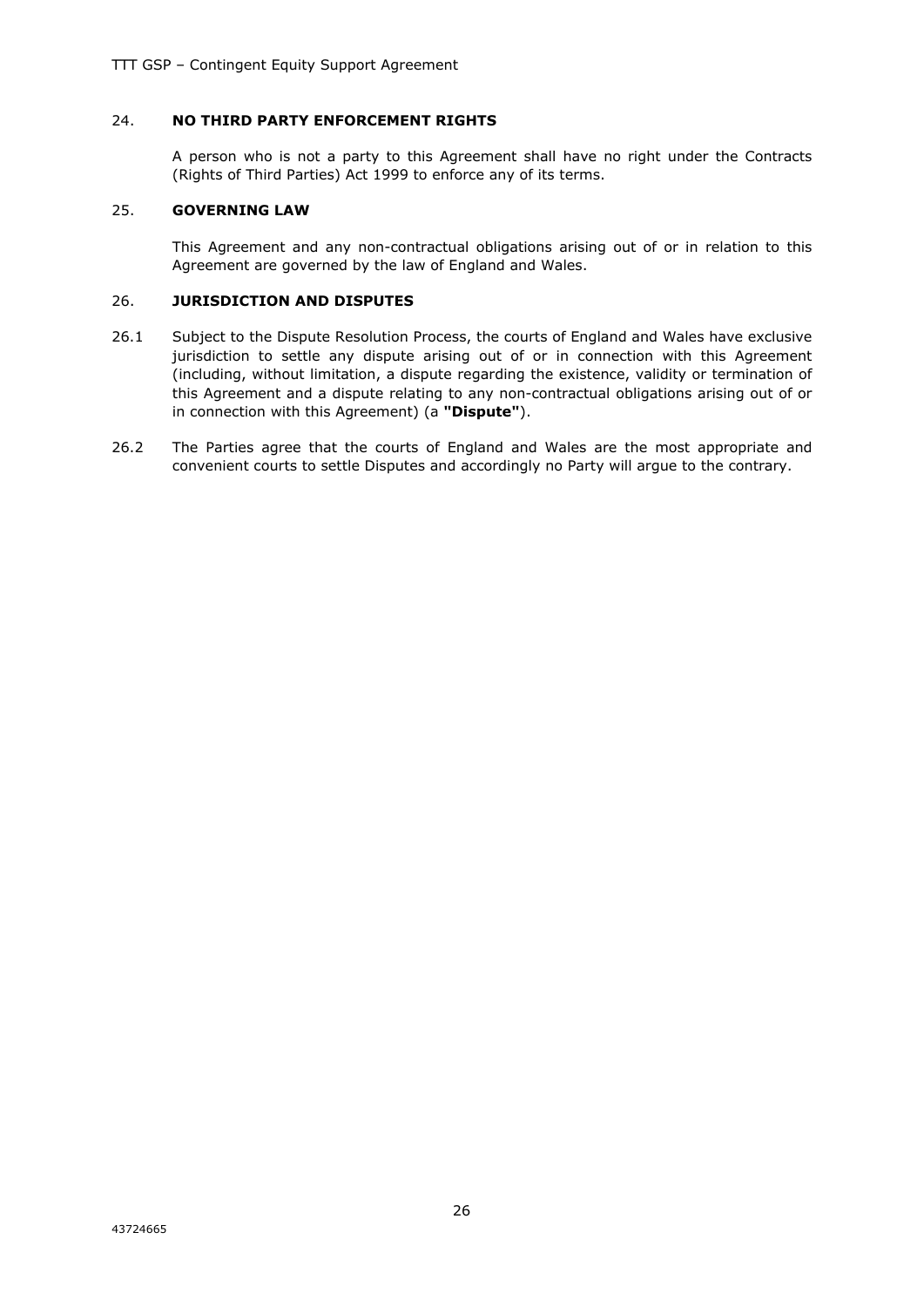# **SCHEDULE 1**

#### **Valuation of ATO Equity**

#### 1. **Principles for valuation of ATO Equity**

- 1.1 This schedule 1 sets out the principles for valuation of equity invested in IP EquityCo above the TO prior to PCR (**"ATO Equity"**) on the basis of ATO Equity's ownership share of IP EquityCo relative to the equity invested in IP EquityCo sub the TO (**"STO Equity"**).
- 1.2 For the purposes of this schedule 1, references to **"TO"** means the Threshold Outturn.
- 1.3 This schedule 1 is structured as follows:
	- (a) **paragraph 2** sets out the principles for attribution of equity values to each of the STO Equity and the ATO Equity, which equity values shall be used to calculate the relative ownership share of IP EquityCo at the Threshold Outturn Date. A price per share to be subscribed for the tranches of ATO Equity investment up to the end of the current Charging Year will be calculated based on this ownership share;
	- (b) **paragraph 3** sets out the principles for adjustment of attribution of equity values to each of the STO Equity and the ATO Equity, which equity values shall be used to calculate the relative ownership share of IP EquityCo at the end of each Charging Year after the Threshold Outturn Date up to PCR. The price per share to be subscribed for the tranches of ATO Equity investment during the following Charging Year will be adjusted based on this ownership share;
	- (c) **paragraph 4** sets out the principles for adjustment of attribution of equity values to each of the STO Equity and the ATO Equity, which equity values shall be used to calculate the relative ownership share of IP EquityCo at PCR;
	- (d) **paragraph 5** sets out the allocation of STO Incentives and ATO Incentives at PCR; and
	- (e) **paragraph 6** sets out the allocation of Cash Surpluses between ATO Equity and STO Equity.
- 1.4 Special share rights are to be incorporated into both the existing STO Equity and the ATO Equity to be issued, so that adjustments can be made to the issued STO Equity and ATO Equity to reflect the adjustments of attribution of equity values to each of the STO Equity and the ATO Equity at the end of each Charging Year (pursuant to paragraph 3) and at PCR (pursuant to paragraph 4). Such special share rights will pass to any transferee of STO Equity and ATO Equity.
- 1.5 Following investment of ATO Equity at the price per share established pursuant to paragraphs 2 or 3 (as applicable), the following adjustments to invested STO Equity and invested ATO Equity shall occur pursuant to their respective special share rights:
	- (a) at the end of each Charging Year, as described at paragraph 3.2(b);
	- (b) at PCR, as described at paragraph 4.2.

#### 2. **Ownership share of IP EquityCo at the Threshold Outturn Date**

2.1 The equity value attributable to STO Equity at the Threshold Outturn Date shall be the STO RCV Value at the Threshold Outturn Date less the STO Net Debt at the Threshold Outturn Date.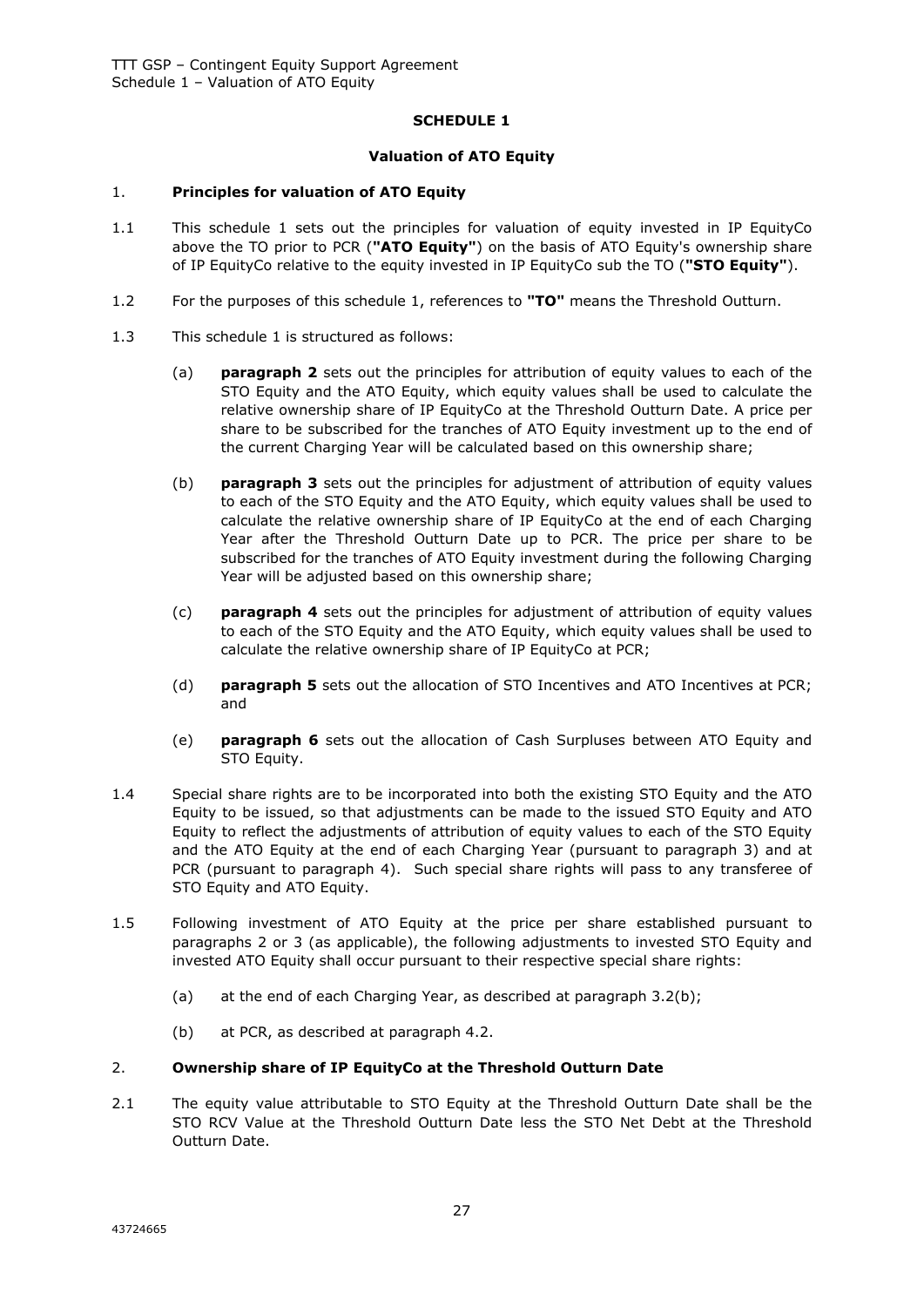TTT GSP – Contingent Equity Support Agreement Schedule 1 – Valuation of ATO Equity

- 2.2 The equity value attributable to ATO Equity at the Threshold Outturn Date shall be the ATO RCV Value at the Threshold Outturn Date less the ATO Net Debt at the Threshold Outturn Date.
- 2.3 Subject to the adjustments in paragraphs 3 to 6 (inclusive), the STO Equity and ATO Equity values calculated in accordance with paragraphs 2.1 and 2.2 shall determine the relative proportions in which the holders of STO Equity and ATO Equity will own shares in IP EquityCo.
- 2.4 Following the determination of the relative proportions in which the holders of STO Equity and ATO Equity will own shares in IP EquityCo, the price that the holders of ATO Equity will pay per share upon subscription will be calculated by first determining the number of shares to be issued to the holders of ATO Equity based on the number of shares already issued to the holders of STO Equity at the Threshold Outturn Date and the ownership proportions of STO Equity and ATO Equity calculated in accordance with paragraphs 2.1 and 2.2. The price per share that the holders of ATO Equity will pay will be an amount equal to the amount of the AAPS Cap divided by the number of shares to be issued to the holders of ATO Equity.
- 2.5 This price per share will apply to each tranche of ATO Equity which is issued, subject to adjustment pursuant to paragraph 3.2(a). On this basis, on each Contingent Equity Instalment Date, this price per share, as so adjusted pursuant to paragraph 3.2(a) (where applicable), shall be used to calculate the number of shares to be issued to holders of ATO Equity pursuant to clause 6.1(b) of this Agreement.

## 3. **Ownership share of IP EquityCo at the end of each Charging Year**

- 3.1 At the end of each Charging Year following the Threshold Outturn Date up to PCR, the equity values of STO Equity and ATO Equity (and therefore the ownership share in IP EquityCo) determined under paragraph 2 shall be adjusted to reflect:
	- (a) the ATO RCV Value at the end of the relevant Charging Year;
	- (b) the STO RCV Value at the end of the relevant Charging Year;
	- (c) the ATO Net Debt at the end of the relevant Charging Year; and
	- (d) the STO Net Debt at the end of the relevant Charging Year.
- 3.2 In order to give effect to the adjustments to the relative ownership of STO Equity and ATO Equity in IP EquityCo, the Secretary of State and IP HoldCo shall agree:
	- (a) to adjust the price per share established under paragraph 2.4 for the purposes of any subsequent tranches of ATO Equity to be issued; and
	- (b) to procure the issue of additional shares by IP EquityCo to the holders of STO Equity and/or ATO Equity as required or the reclassification of the appropriate proportion of shares as deferred shares to adjust their relative ownership share (as appropriate).

#### 4. **Ownership share of IP EquityCo at PCR**

- 4.1 At PCR, the equity values of STO Equity and ATO Equity (and therefore the ownership share in IP EquityCo) determined under paragraph 2 and adjusted under paragraph 3 shall be further adjusted to reflect:
	- (a) the ATO RCV Value at PCR;
	- (b) the STO RCV Value at PCR;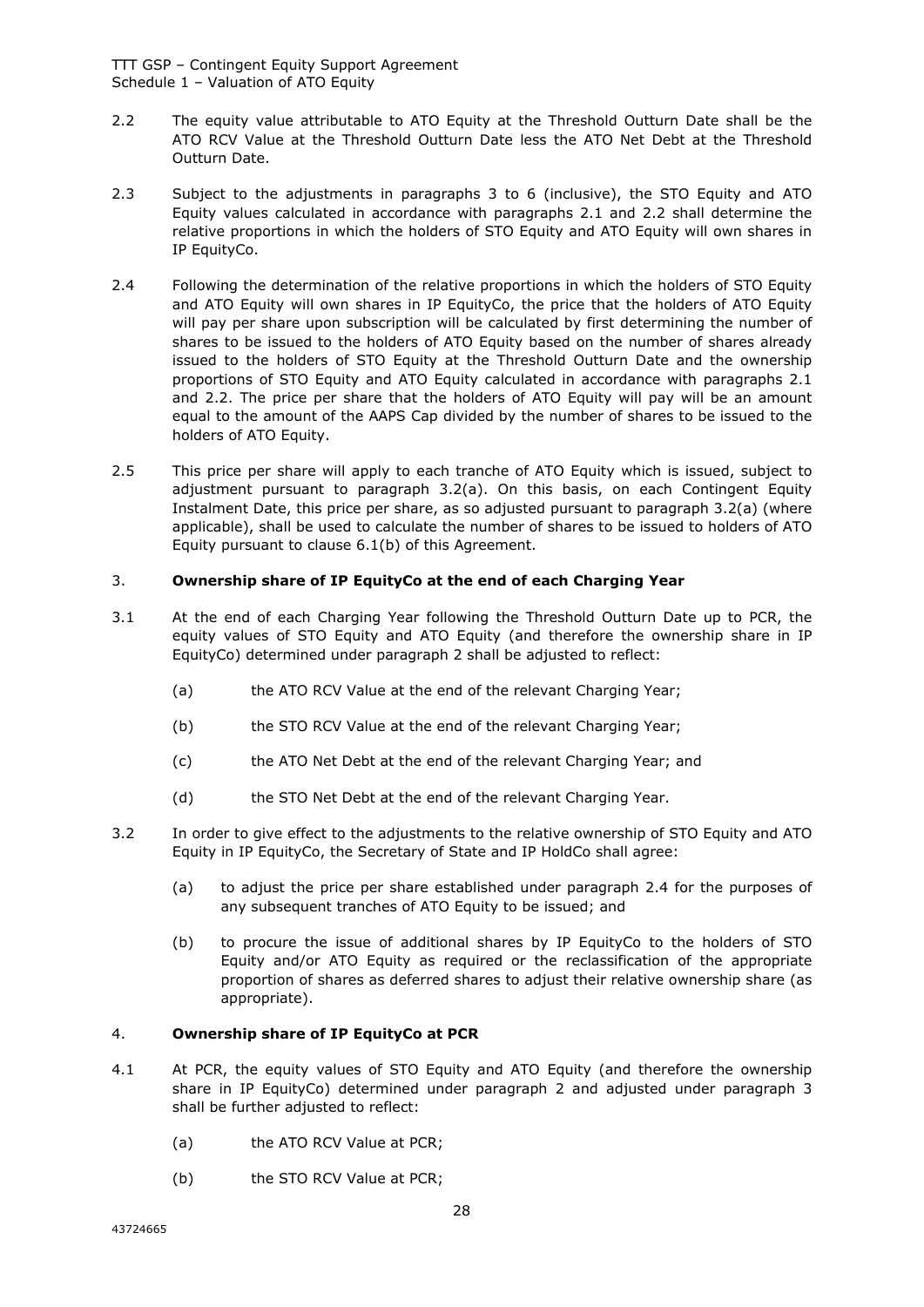TTT GSP – Contingent Equity Support Agreement Schedule 1 – Valuation of ATO Equity

- (c) the ATO Net Debt at PCR; and
- (d) the STO Net Debt at PCR.
- 4.2 In order to give effect to the adjustments to the relative ownership of STO Equity and ATO Equity in IP EquityCo required under this paragraph 4, the Secretary of State and IP HoldCo shall agree to procure either the issue of additional shares by IP EquityCo to the holders of STO Equity and/or ATO Equity (as required) or the reclassification of the appropriate proportion of shares as deferred shares to adjust their relative ownership share (as appropriate).

# 5. **Allocation of STO Incentives and ATO Incentives**

- 5.1 The decrease in the equity value of STO Equity as a result of operation of paragraph 5.2 will be capped at £100 million (indexed) (the **"STO Cap"**).
- 5.2 Subject to the STO Cap, in adjusting the equity value attributable to the ATO Equity and STO Equity at PCR:
	- (a) the ATO Incentives will be shared by allocating 50% of the ATO Incentives to STO Equity and 50% of the ATO Incentives to ATO Equity; and
	- (b) the Disallowed Expenditure will be shared by allocating 25% of the Disallowed Expenditure to STO Equity and 75% of the Disallowed Expenditure to ATO Equity.
- 5.3 Once the STO Cap is exhausted by the allocation of ATO Incentives and the Disallowed Expenditure under paragraph 5.2, the equity value of ATO Equity will be adjusted for the full amount of any residual ATO Incentives and Disallowed Expenditure.

#### 6. **Allocation of Cash Surpluses**

- 6.1 Cash Surpluses at the Threshold Outturn Date will be allocated wholly to STO Equity and Cash Surpluses arising from the Threshold Outturn Date to PCR will be allocated between STO Equity and ATO Equity in accordance with the Allocation Ratio.
- 6.2 The allocation of Cash Surpluses between STO Equity and ATO Equity set out in paragraph 6.1 shall be used in the following circumstances:
	- (a) where Cash Surpluses are taken into account in paragraphs 3 and 4 for updating of STO Net Debt and ATO Net Debt;
	- (b) where Cash Surpluses are used in repayment of debt (excluding shareholder loans);
	- (c) where Cash Surpluses are reinvested to finance the Additional Allowable Project Spend up to the relevant AAPS Cap as described in paragraph 6.3; and
	- (d) where, subject to any restrictions, Cash Surpluses are distributed to IP EquityCo shareholders as described in paragraph 6.4.
- 6.3 If the board of directors of IP OpCo agree that some or all of the Cash Surpluses should be used to pay for the Additional Allowable Project Spend up to the relevant AAPS Cap, then the holders of STO Equity and ATO Equity will all be issued ATO Equity at the price per share calculated on the basis of paragraphs 2 or 3 (as applicable) up to their relative share of the Cash Surpluses which are being invested according to the allocation in paragraph 6.1.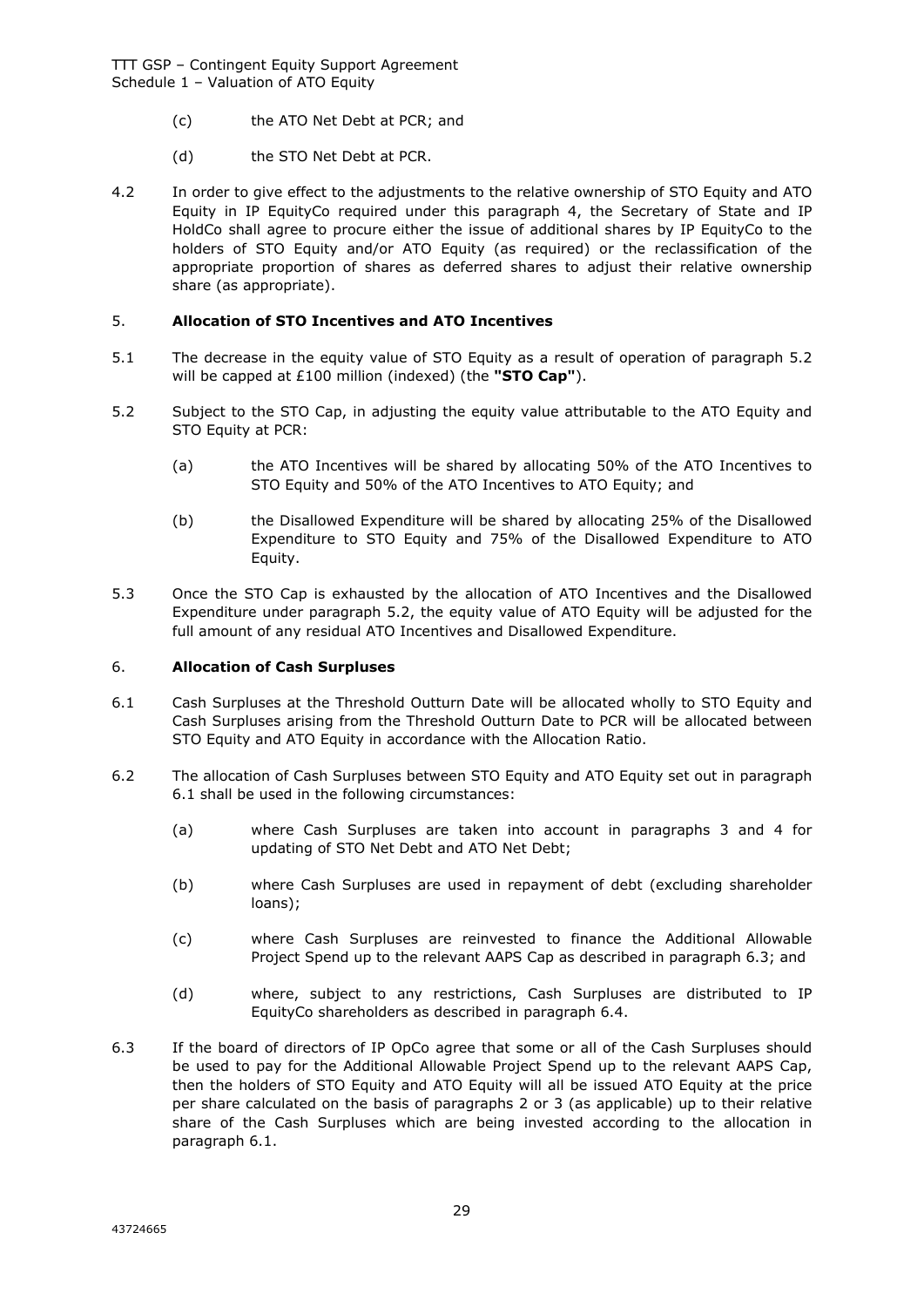TTT GSP – Contingent Equity Support Agreement Schedule 1 – Valuation of ATO Equity

- 6.4 Cash Surpluses which have not been reinvested will be distributed to the holders of STO Equity and ATO Equity at PCR according to the allocation in paragraph 6.1.
- 6.5 As part of the meetings required pursuant to clause 7.1, the parties will work together to develop appropriate rules for the identification of Cash Surpluses from the wider cash balances/reserves held by IP HoldCo and IP OpCo which shall ensure that costs and expenditure higher than Distributions (as defined in the Shareholders Direct Agreement) in the payment cascade (including changes in debt service payments, operating expenditure and tax) will not be allocated between STO Equity and ATO Equity under this paragraph 6.

# 7. **General**

- 7.1 The Parties acknowledge and agree that, for the purposes of the equity valuation principles in this schedule 1:
	- (a) the equity value of IP EquityCo will be based on consolidation with IP OpCo and any other subsidiaries of IP EquityCo;
	- (b) STO Equity and ATO Equity will be two separate classes of share as a result of the special rights noted above, but will otherwise rank pari passu;
	- (c) whether the Additional Allowable Project Spend and any Disallowed Expenditure is financed by public or private sector investors, the investors will subscribe for ATO Equity on the basis of the equity valuation principles in this schedule 1;
	- (d) any deferred shares arising pursuant to paragraphs 3.2(b) and/or 4.2 will have the following share rights:
		- (i) voting: no right to vote,
		- (ii) income: no right to income, and
		- (iii) on a return of capital on liquidation, reduction of capital or otherwise: the deferred shares shall rank pari passu as a class and, be entitled to receive an amount equal in aggregate to the nominal value of such shares but only following distribution to holders of other classes of shares an amount of £100,000,000 per share;
	- (e) after the adjustments set out in paragraphs 3 to 6 and the distribution of all Cash Surpluses pursuant to paragraph 6.4, all STO Equity and ATO Equity will convert into a common class of equity ranking pari passu with common rights to vote, to income and to capital;
	- (f) to the extent that the holders of STO Equity also hold loan notes in IP JVCo before the Threshold Outturn Date, the valuation principles as set out above shall be adjusted to reflect the equity structure to allow for the valuation to account for equivalent sub TO loan notes and above TO loan notes as required and, to that extent, ATO Equity shall accordingly be provided by way of subscription for loan notes rather than shares (in the same proportions as those held by the holders of STO Equity);
	- (g) where there is more than one IAR Overrun Application, the same equity valuation principles as set out above will apply on any subsequent IAR Overrun Application on the basis that:
		- (i) references to the Threshold Outturn will be replaced by the aggregate of the Threshold Outturn and the AAPS Cap (and any other AAPS Cap approved from time to time); and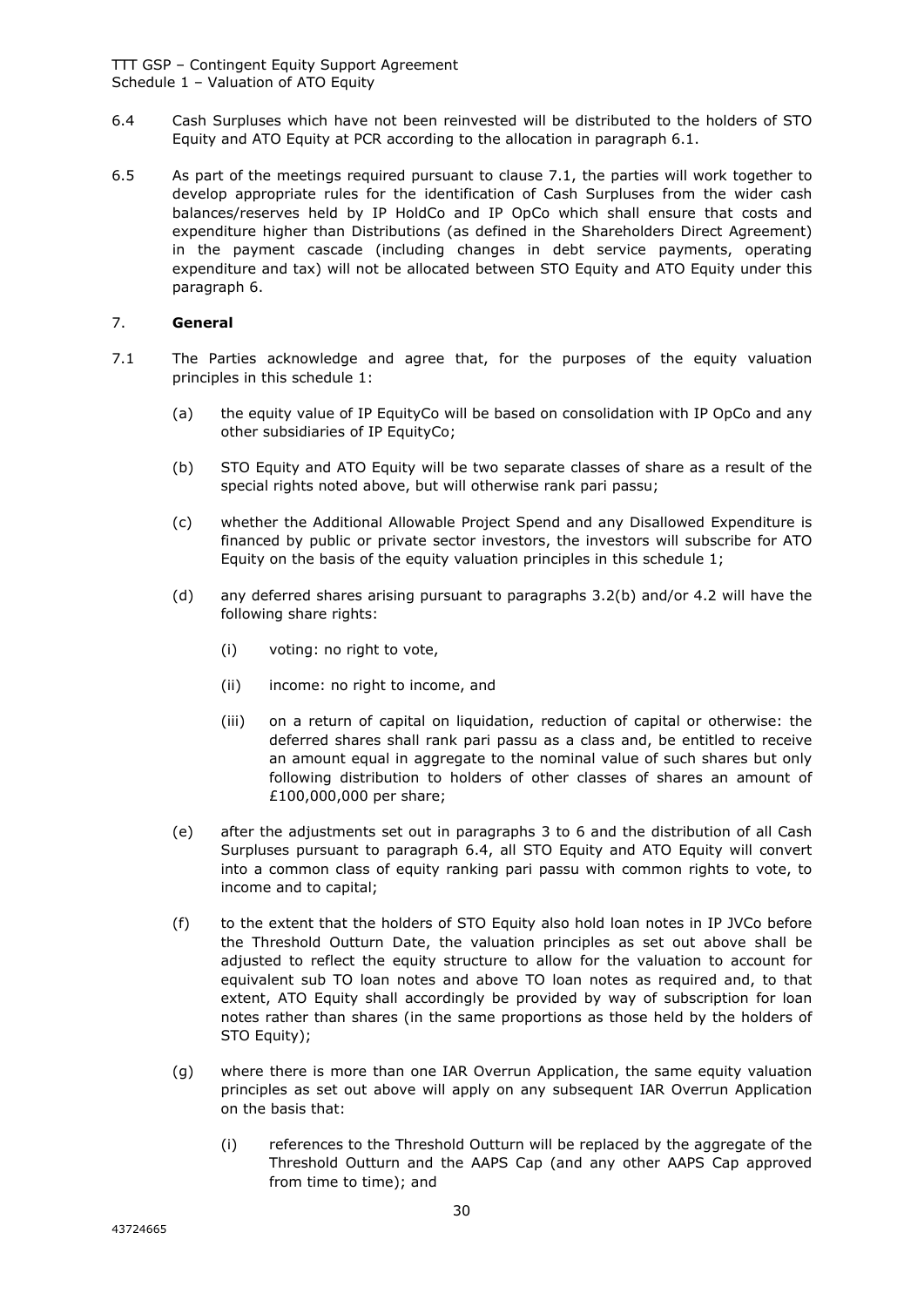- (ii) other appropriate changes will be made to the principles in this schedule 1 to reflect the existence of multiple IAR Overrun Applications; and
- (h) the principles in this schedule 1 are based on the assumption that:
	- (i) there is only one IAR Overrun Application before the Threshold Outturn Date; and
	- (ii) a Contingent Equity Commitment Request was submitted in relation to the first IAR Overrun Application,

and appropriate amendments shall be required to the principles in this schedule 1 if these assumptions are incorrect (which shall be agreed between the Secretary of State and IP HoldCo).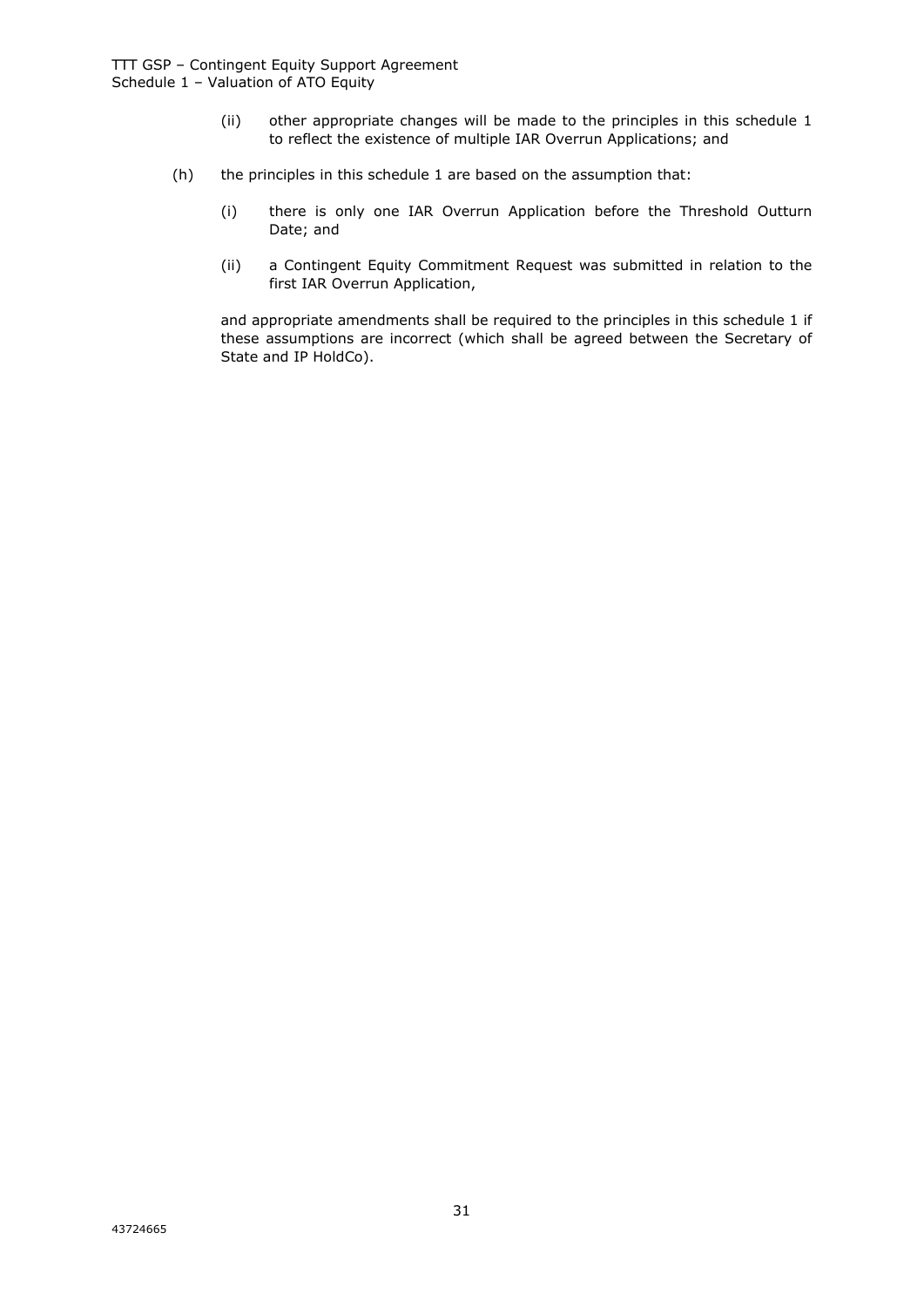#### **SCHEDULE 2**

#### **Dispute Resolution Process**

A reference to a Party in this schedule 2 is a reference to each Party who is a party to the Dispute arising under this Agreement.

# 1. **NOTIFICATION AND INITIAL RESOLUTION**

Each Dispute shall be notified in the first instance to the following contacts (the **"Contract Representatives"**) of the Parties:



or any substitute address or department or officer as any Party may notify in writing to each of the other Parties by not less than five (5) Business Days' notice.

The Contract Representatives will attempt in Good Faith to resolve the Dispute in the first instance through negotiations for a period of ten (10) Business Days from the date of notification of the Dispute or such other period as is agreed between the Parties in writing.

#### 2. **SENIOR REPRESENTATIVES**

If the Contract Representatives have failed to reach agreement on a Dispute within the timeframe set out in paragraph 1, then the Dispute shall be notified to the following contacts (the **"Senior Representatives"**) of the Parties: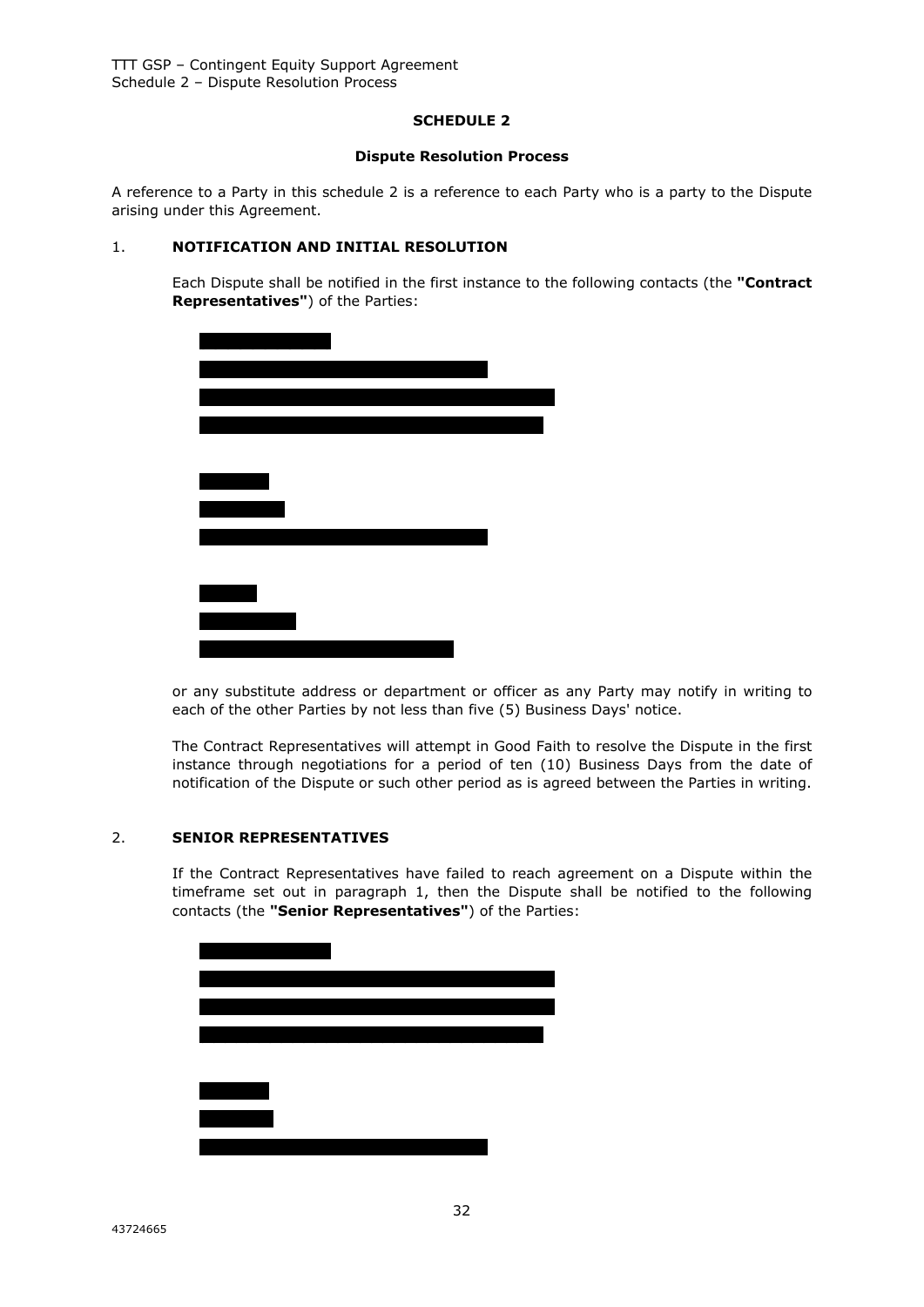

or any substitute address or department or officer as any Party may notify in writing to each of the other Parties by not less than five (5) Business Days' notice.

The Senior Representatives will attempt in Good Faith to resolve the Dispute through negotiations for a period of ten (10) Business Days from the date of notification of the Dispute or such other period as is agreed between the Parties in writing.

#### 3. **JUDICIAL PROCEEDINGS**

Where the Senior Representatives of the Parties have failed to reach agreement on a Dispute within the timeframe set out in paragraph 2, then the Parties shall be entitled to commence proceedings in accordance with clause 26 (Jurisdiction and Disputes) to resolve the Dispute.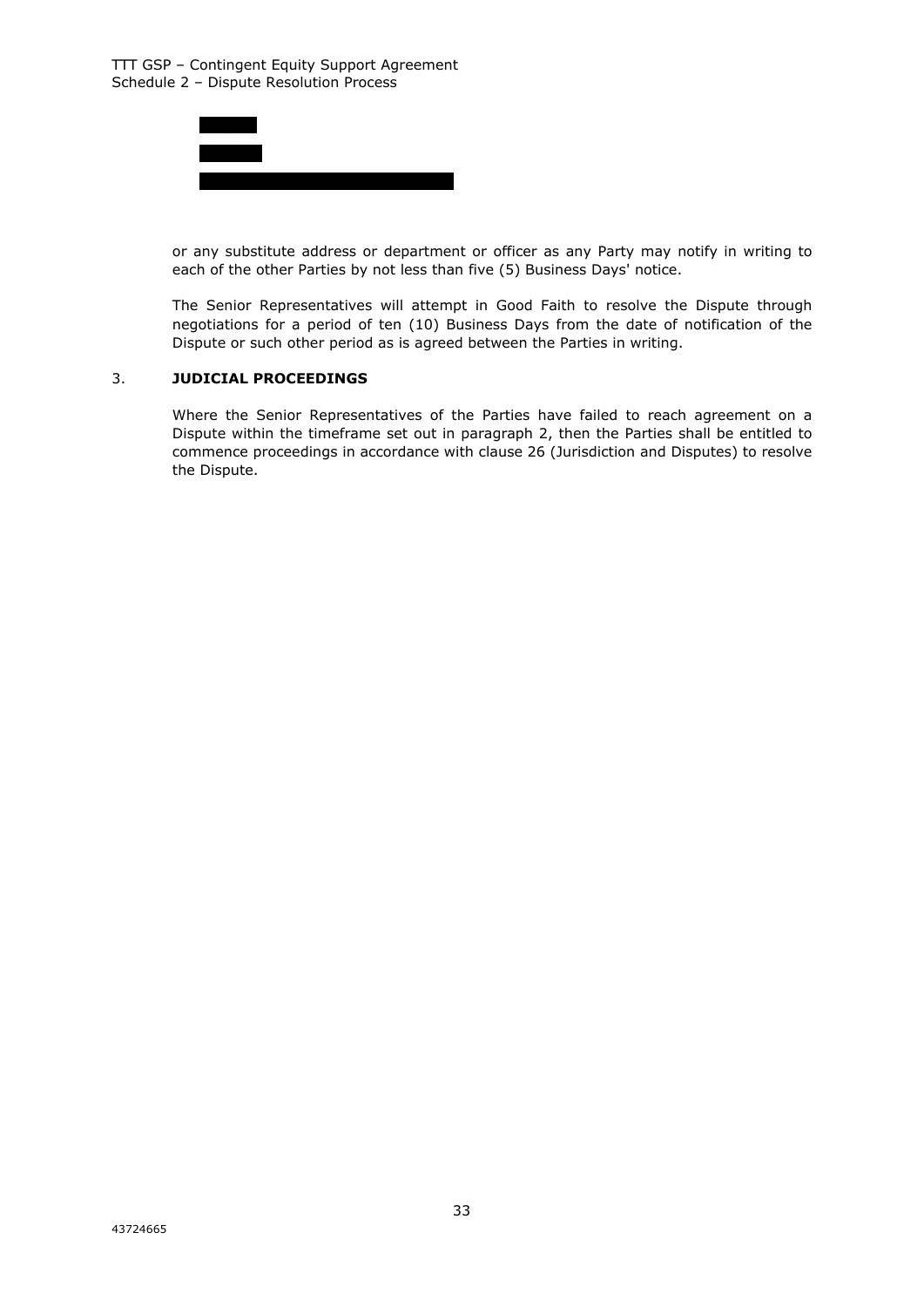**IN WITNESS WHEREOF** this Agreement has been duly executed and delivered as a deed on the date first above written.

| The corporate seal of THE SECRETARY<br>OF STATE FOR ENVIRONMENT,<br><b>RURAL AFFAIRS</b><br>FOOD AND<br>is is<br>hereunto affixed and is authenticated<br>by: | $\mathcal{C}$<br>)<br>)<br>)<br>) | <b>SEAL AFFIXED</b> |
|---------------------------------------------------------------------------------------------------------------------------------------------------------------|-----------------------------------|---------------------|
| John Bourne                                                                                                                                                   |                                   |                     |
| Authorised Signatory                                                                                                                                          |                                   |                     |
| <b>JOHN BOURNE</b><br>Print Name                                                                                                                              |                                   |                     |
| Executed and delivered as a deed by<br><b>BAZALGETTE HOLDINGS</b><br><b>LIMITED</b><br>acting by:                                                             | )<br>)<br>)                       |                     |
| Director                                                                                                                                                      |                                   |                     |
| Print Name                                                                                                                                                    |                                   |                     |
| In the presence of:                                                                                                                                           |                                   |                     |
| Witness's signature                                                                                                                                           |                                   |                     |
| Print Name                                                                                                                                                    |                                   |                     |
| Witness's Address                                                                                                                                             |                                   |                     |